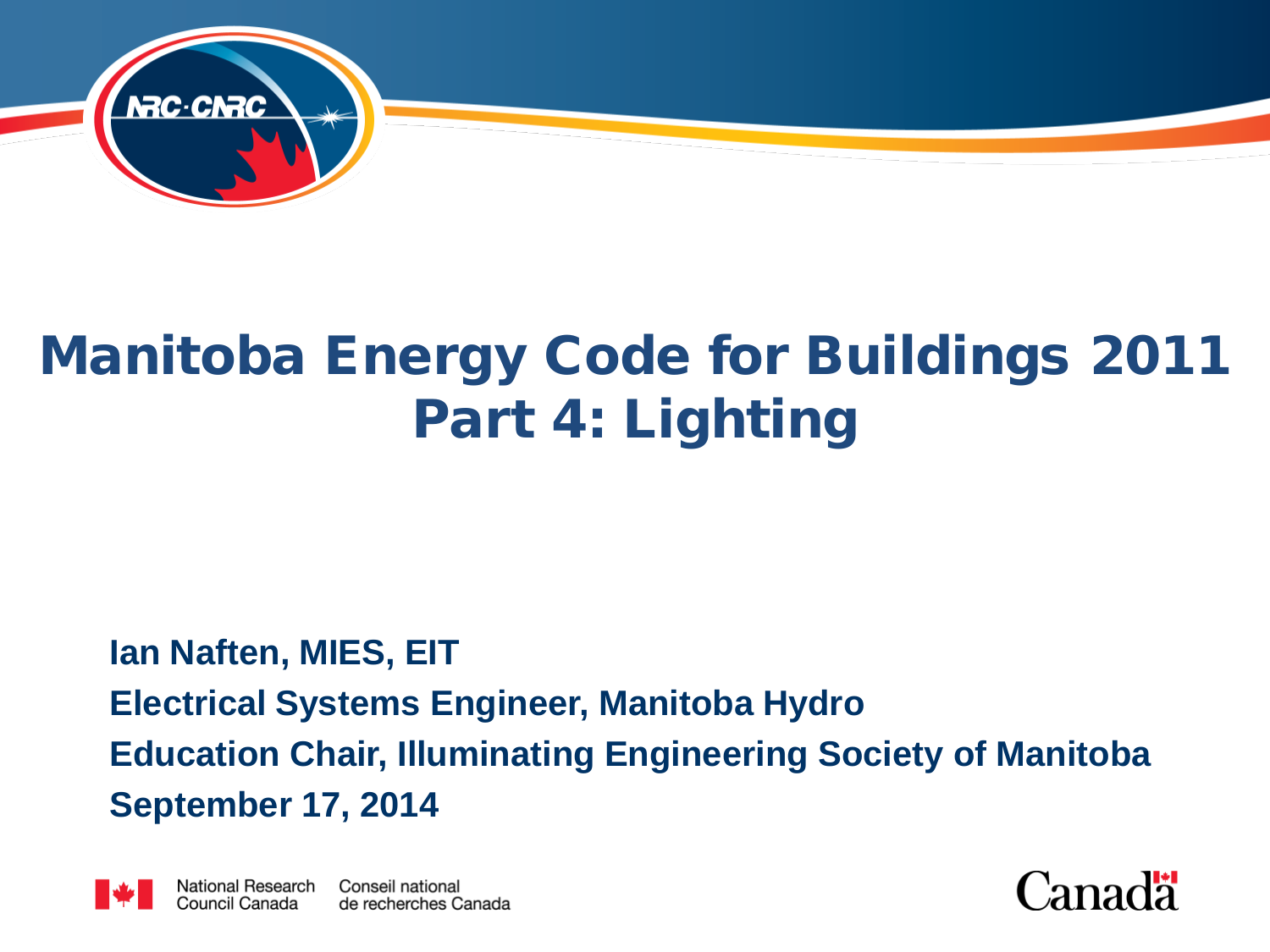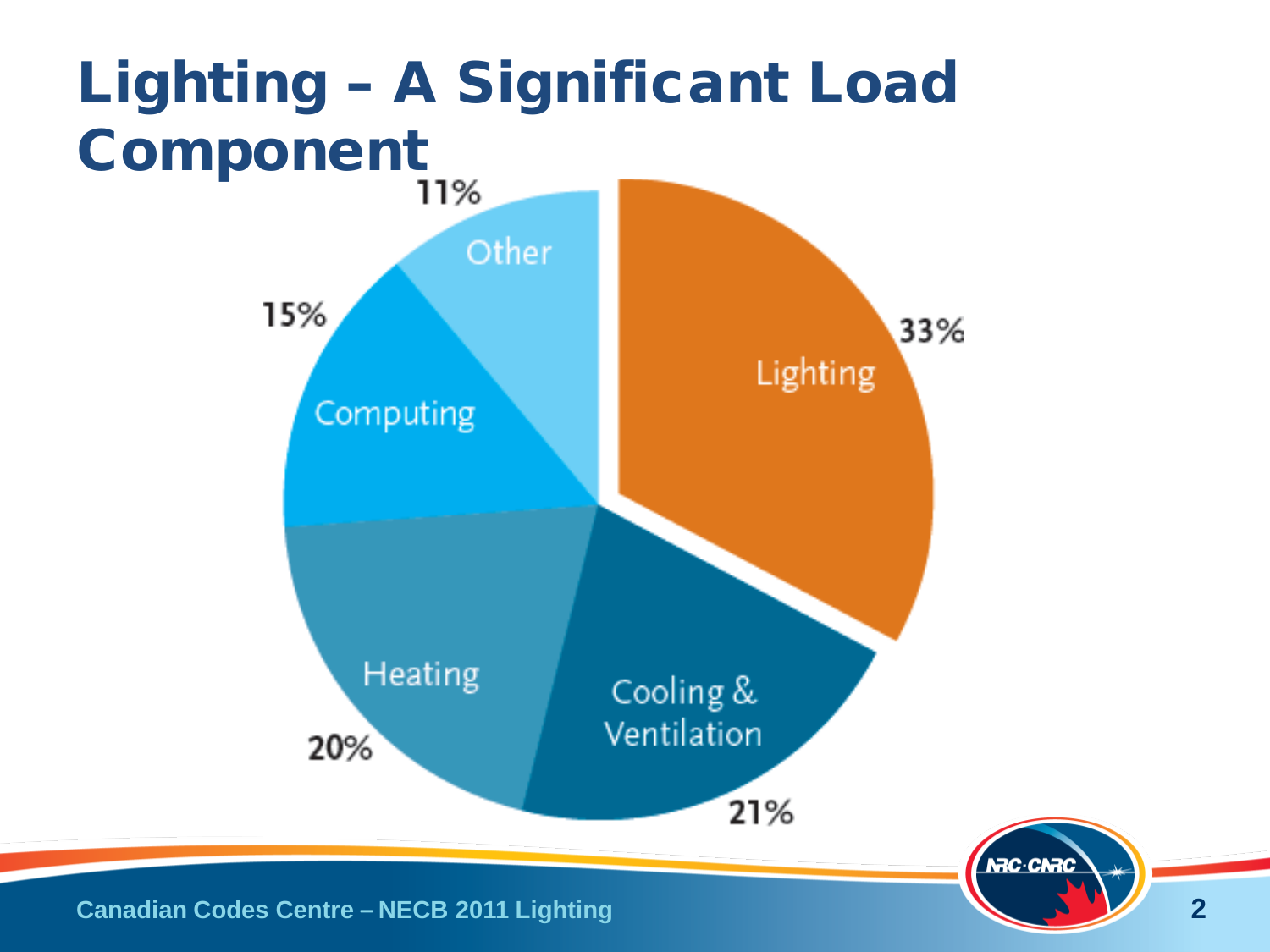#### **Outline**

- Scope of Part 4 Lighting
- Methods of compliance
- Exterior lighting prescriptive path
- Interior lighting prescriptive path
- Interior lighting trade-off path
- Performance compliance path
- Traditional vs New Technology: A Brief Case Study Brandon

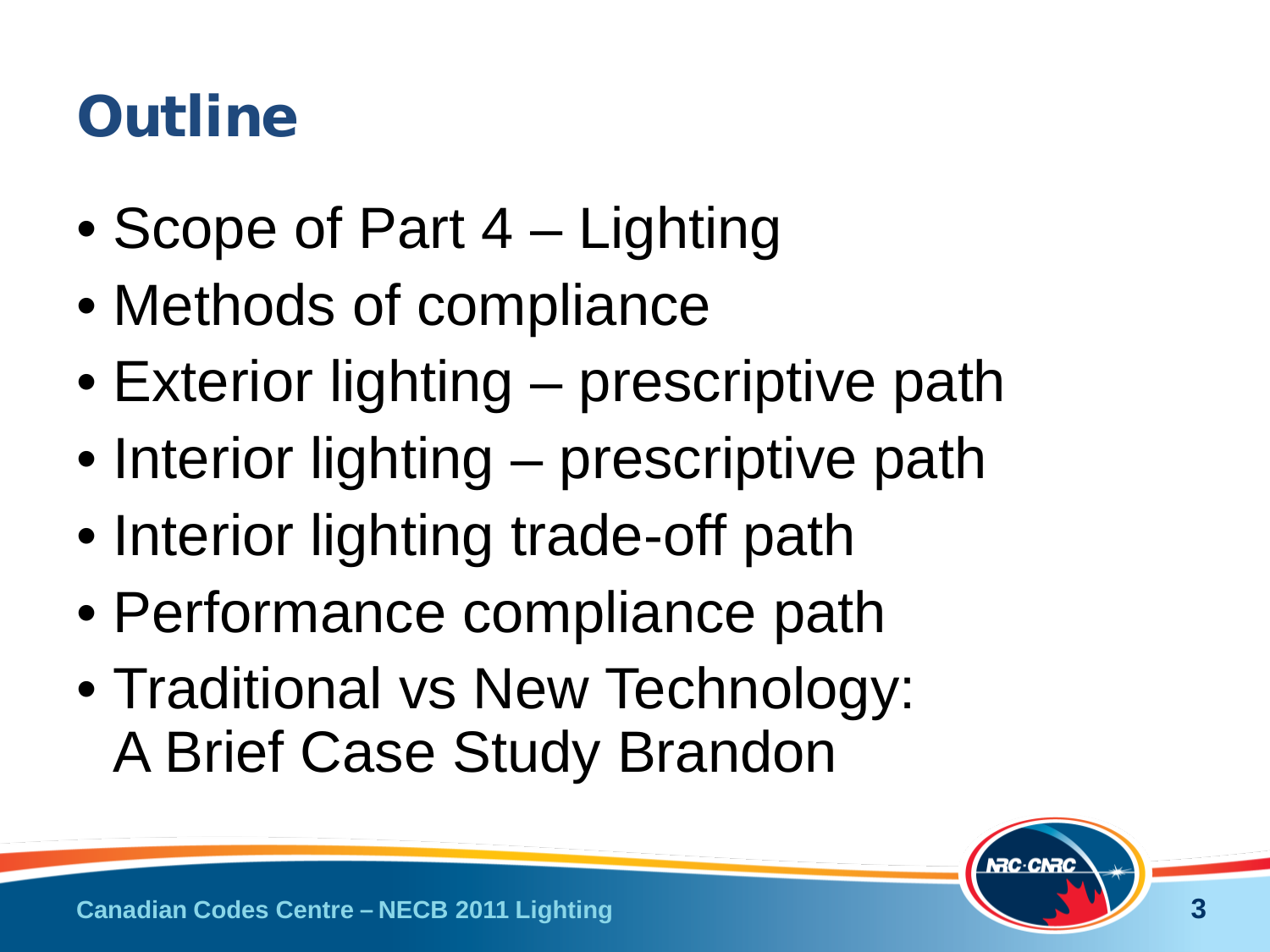### **Outline**

- **Scope of Part 4 – Lighting**
- Methods of compliance
- Exterior lighting prescriptive path
- Interior lighting prescriptive path
- Interior lighting trade-off path
- Performance compliance path
- Traditional vs New Technology: A Brief Case Study Brandon

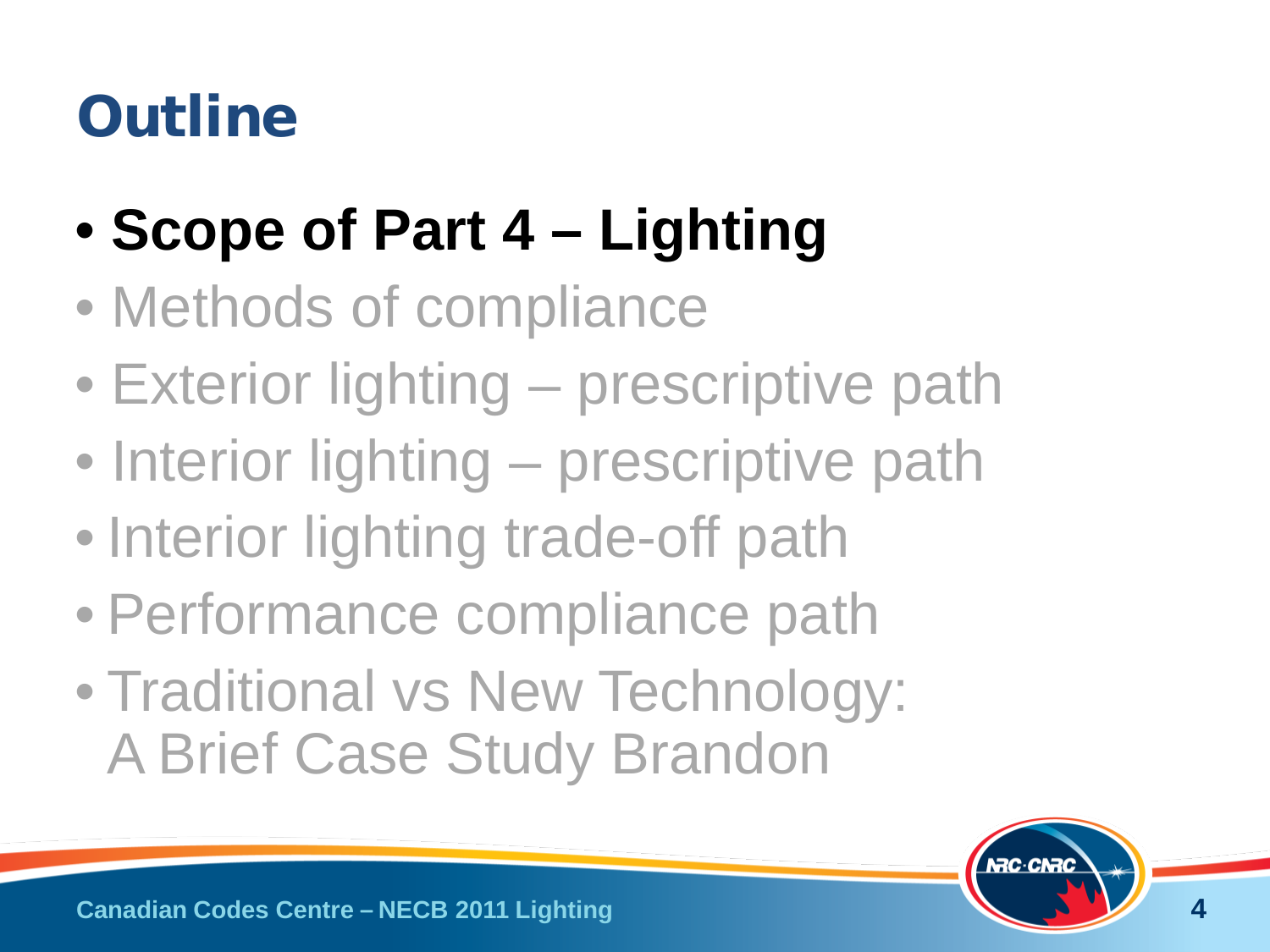# Scope of Part 4 – Lighting

- Applies to lighting components and systems connected to building's electrical service
- Exemptions:
	- emergency lighting automatically off during normal building operation
	- lighting in dwelling units
	- where impractical due to nature of occupancy
- Similar to ASHRAE 90.1 2010 in content

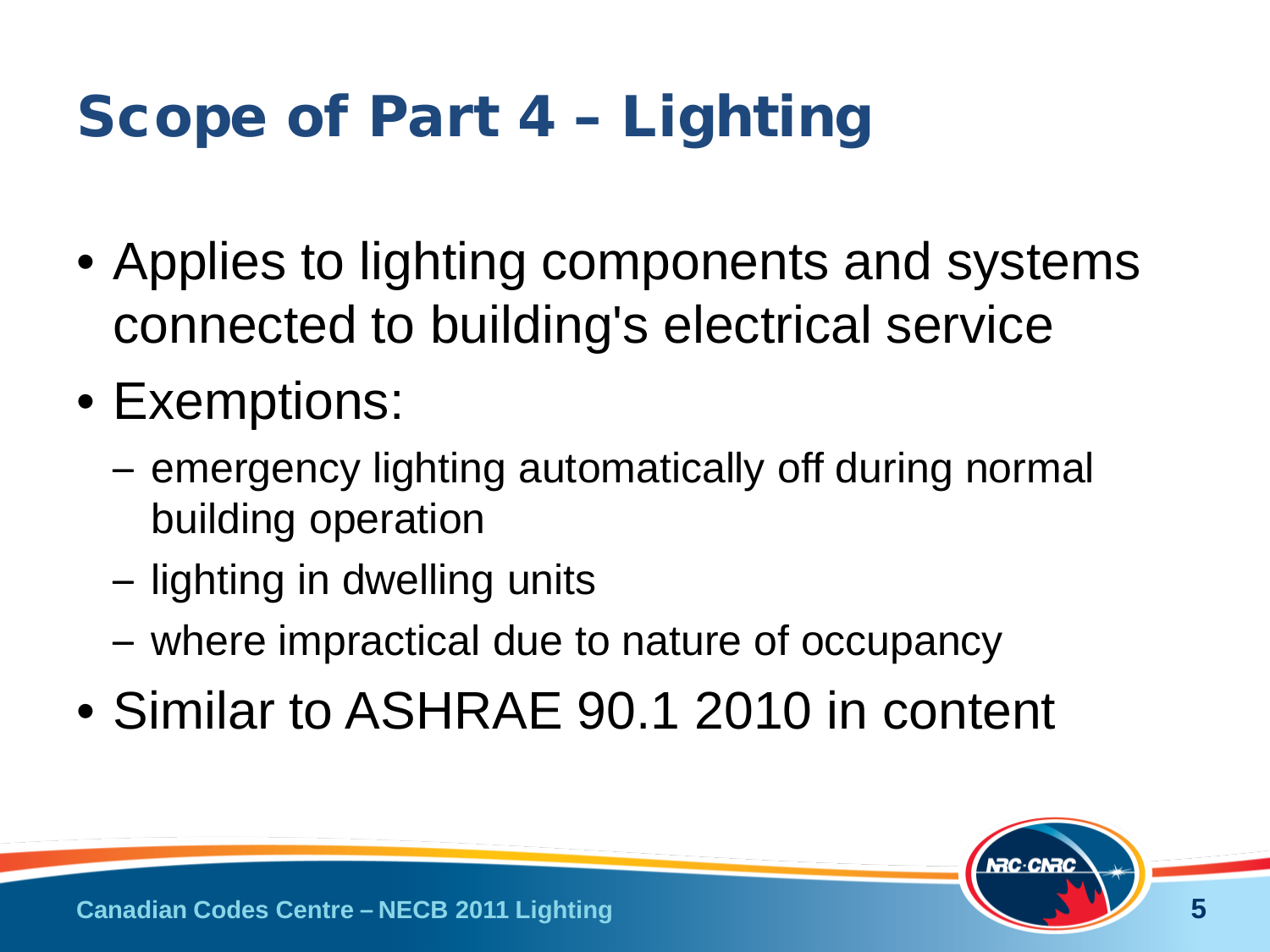### **Outline**

- Scope of Part 4 Lighting
- **Methods of compliance**
- Exterior lighting prescriptive path
- Interior lighting prescriptive path
- Interior lighting trade-off path
- Performance compliance path
- Traditional vs New Technology: A Brief Case Study Brandon

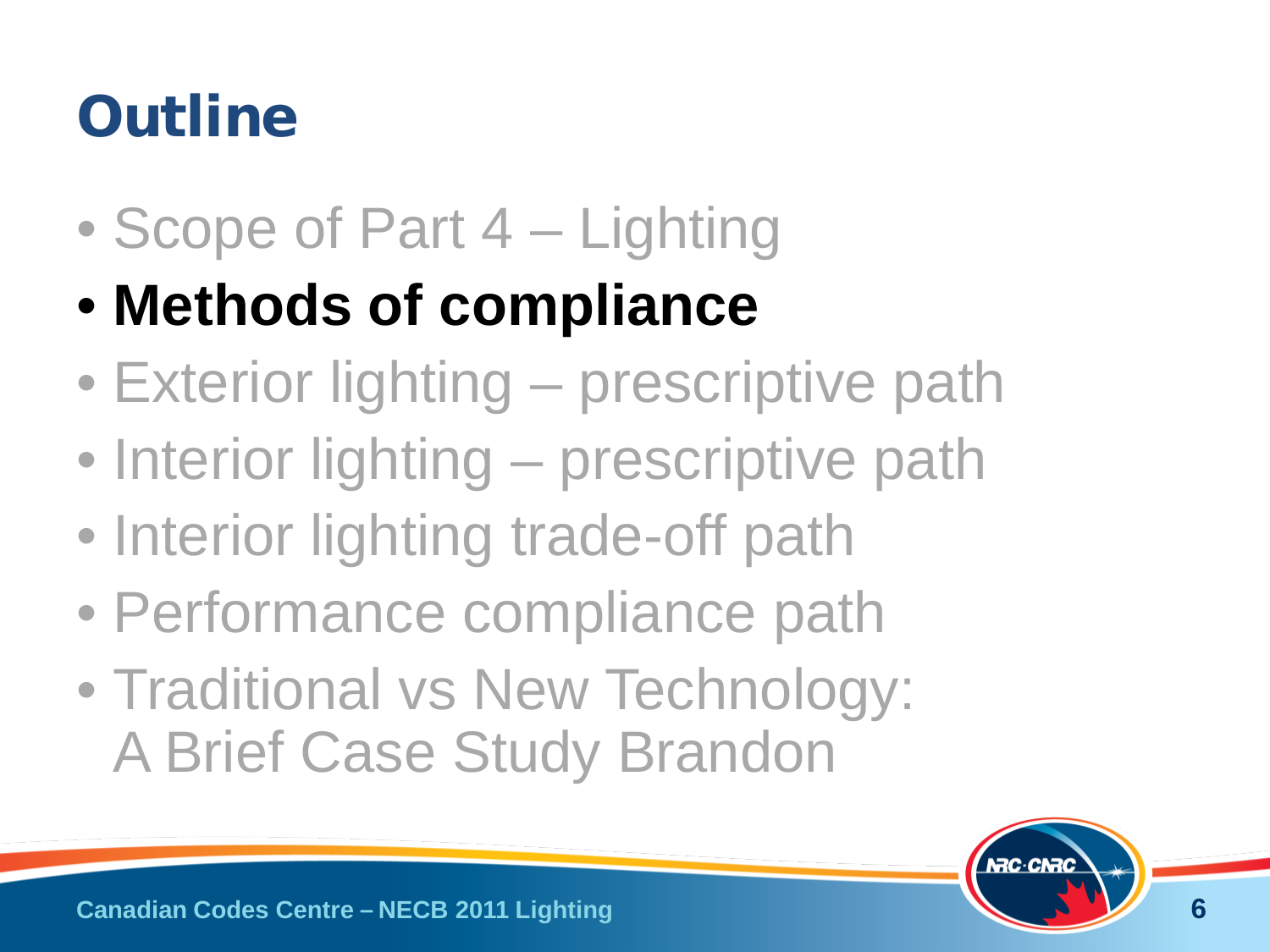3 Methods of compliance

# 1.Prescriptive path

# 2.Tradeoff path (interior lighting)

# 3.Performance path

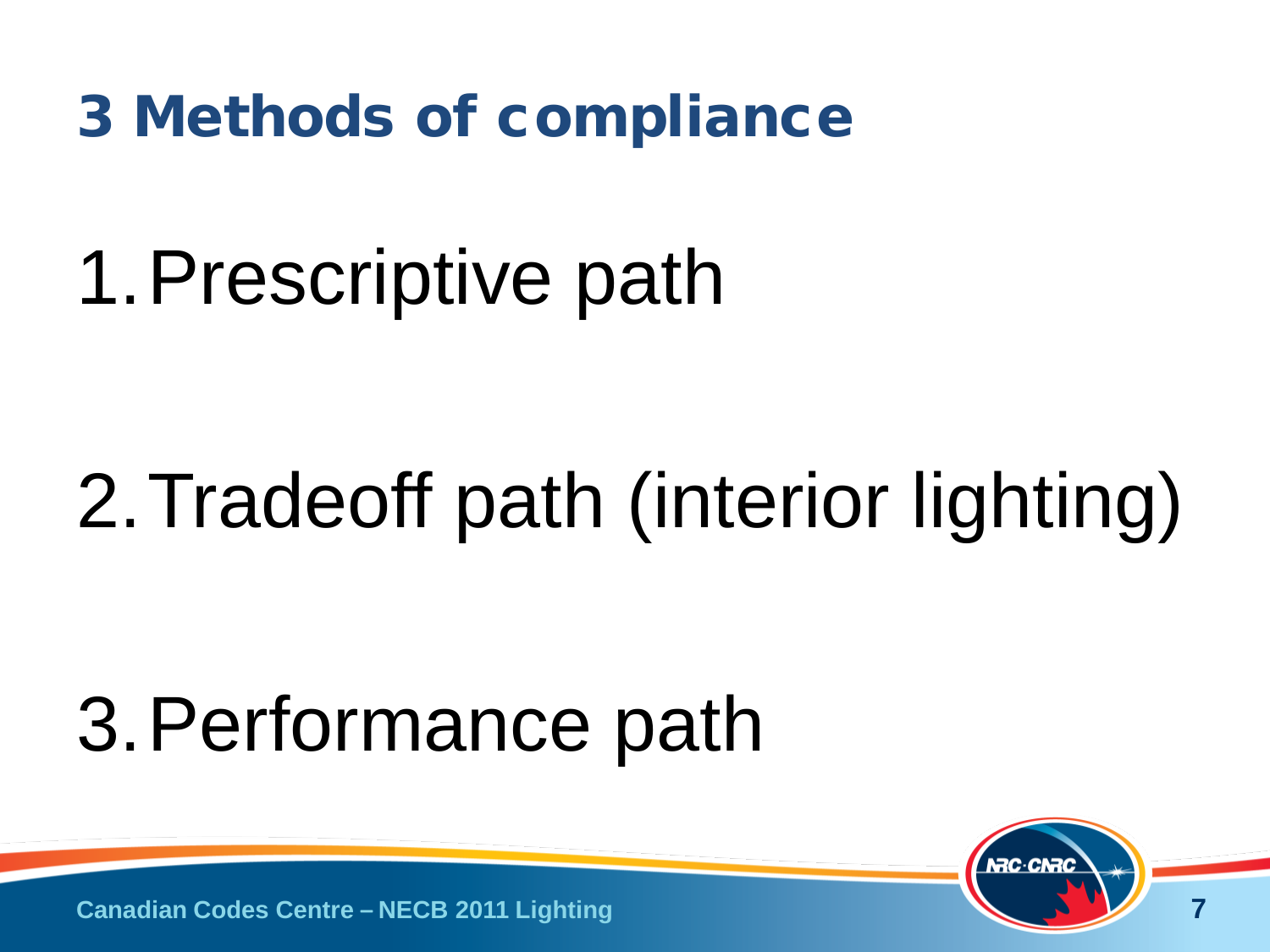### **Outline**

- Scope of Part 4 Lighting
- Methods of compliance
- **Exterior lighting – prescriptive path**
- Interior lighting prescriptive path
- Interior lighting trade-off path
- Performance compliance path
- Traditional vs New Technology: A Brief Case Study Brandon

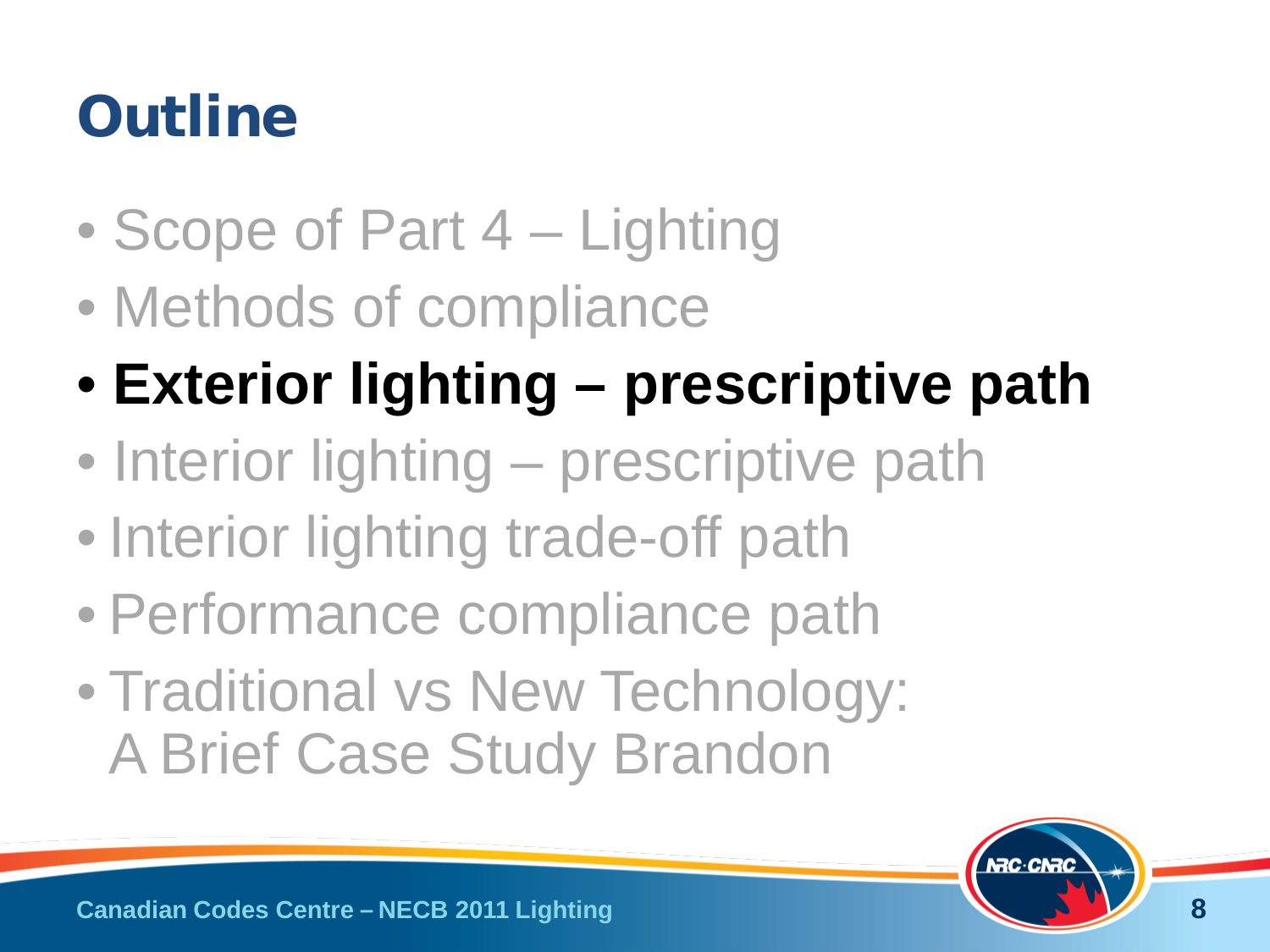# Exterior lighting – options

- Compliance:
	- Prescriptive or
	- Performance
	- **No option** for tradeoff path
- For exterior lighting systems that are connected to the building's electrical service



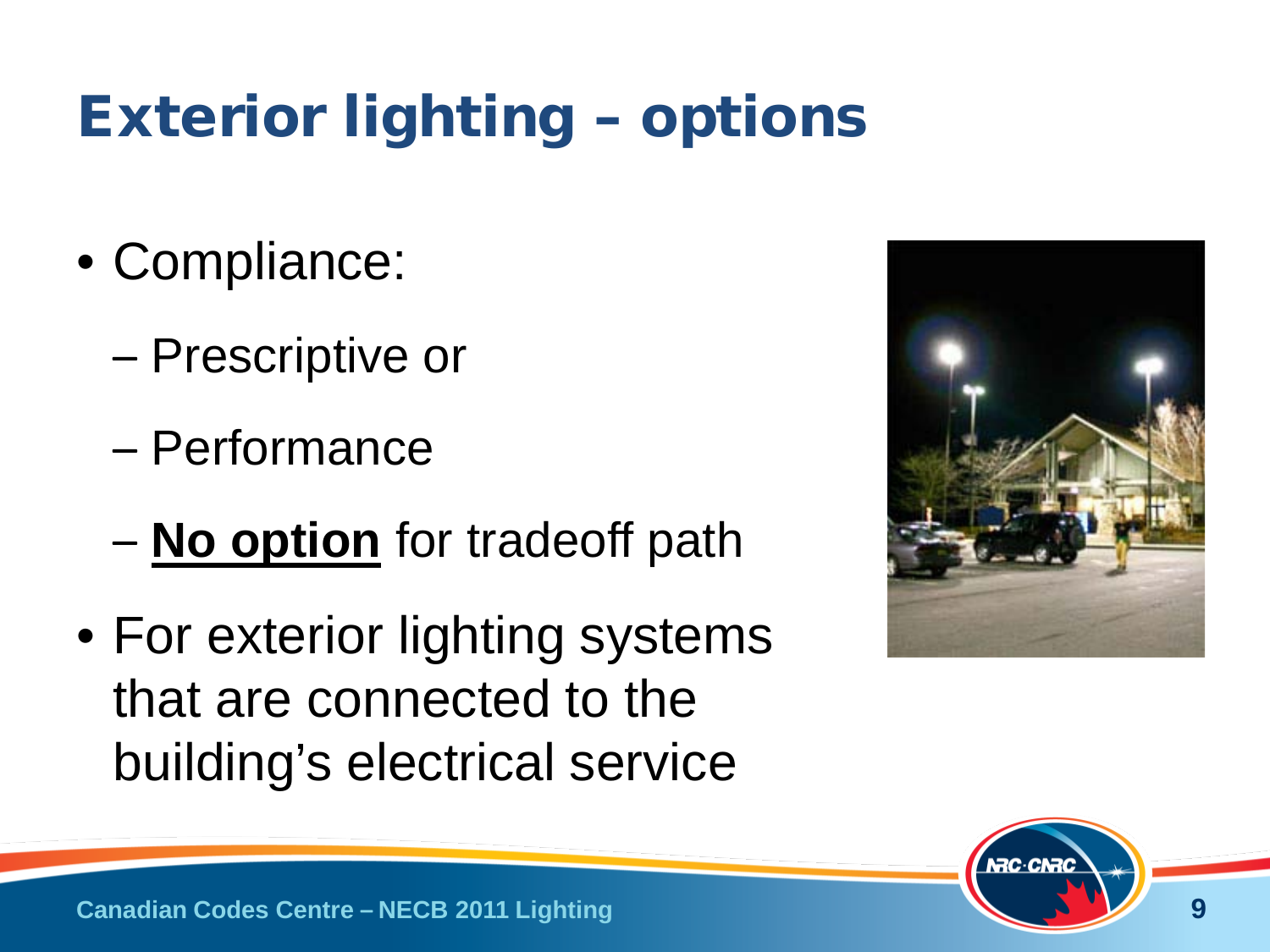# Exterior lighting – options



EG00751A

**NRC-CNRC** 

**Canadian Codes Centre – NECB 2011 Lighting**

**10**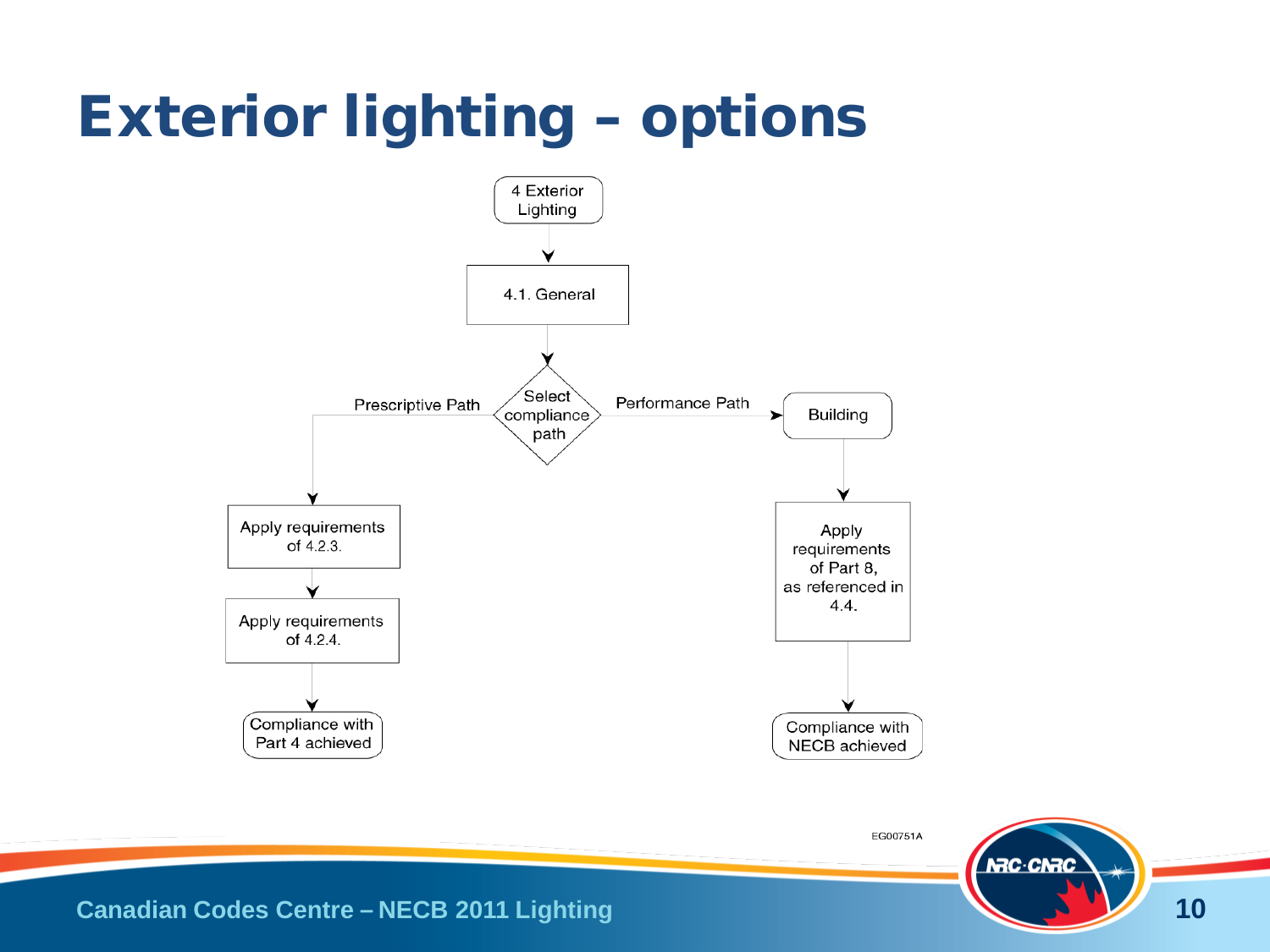- **3 Parts of Exterior Lighting Power Allowance:**
- 1. Base site allowance
- 2. Specific building power allowance
- 3. General building power allowance

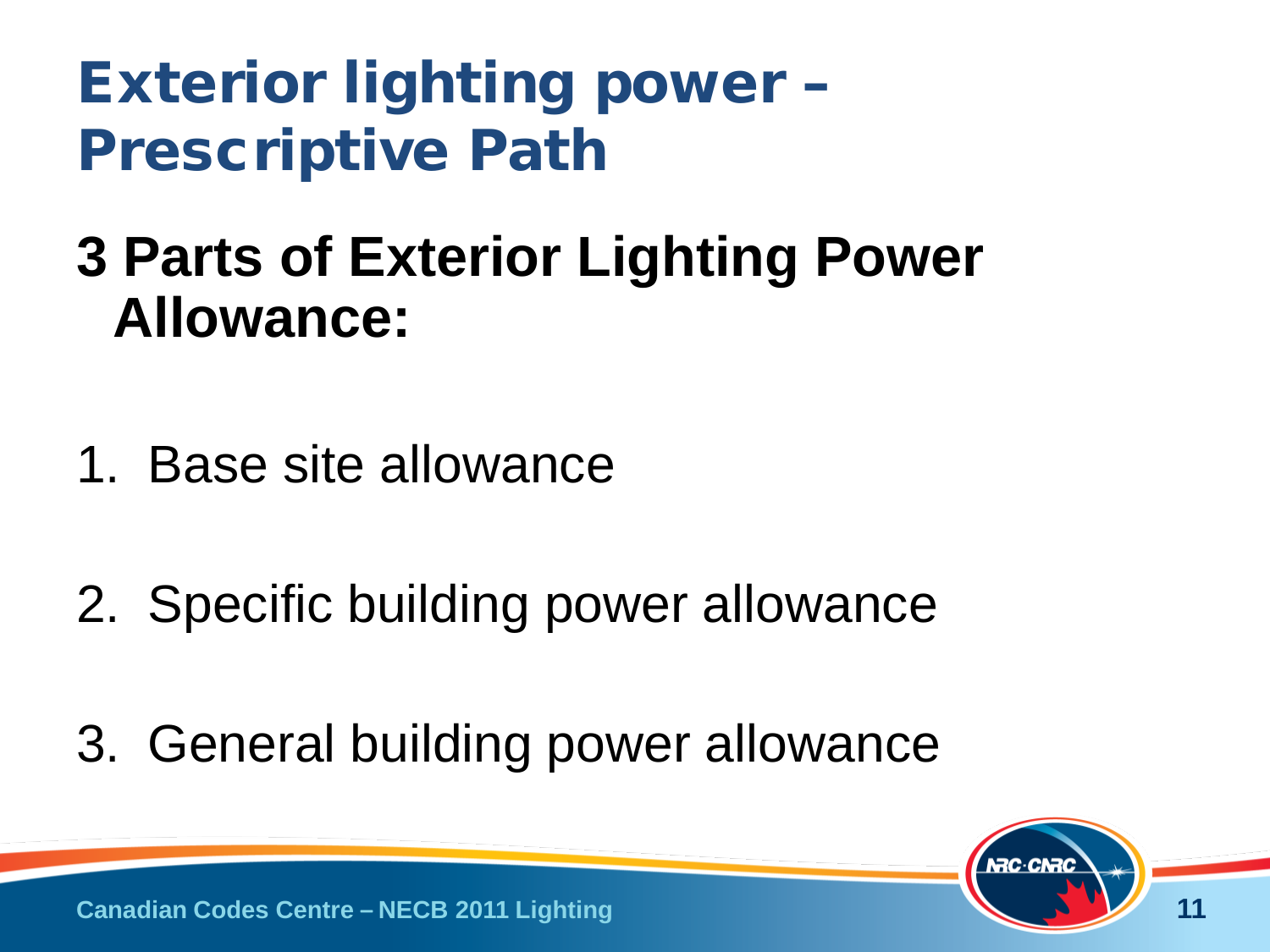Step 1: Base site allowance

– Determine "Lighting zone**"**

– **Lighting zone** classification will determine **base** power allowance

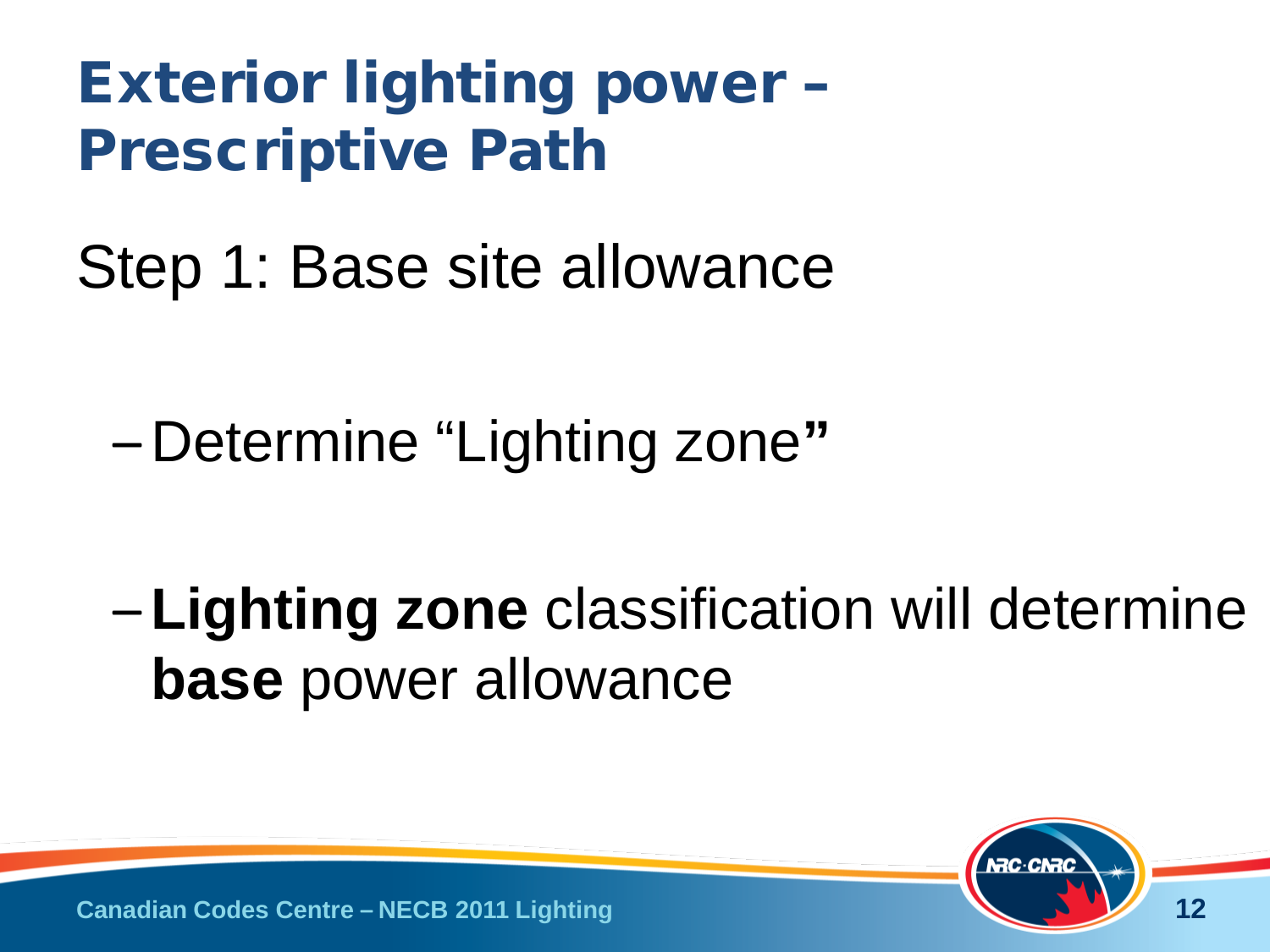Table 4.2.3.1.A. Lighting Zones Used to Determine Exterior Lighting Allowances Forming Part of Sentence 4.2.3.1.(1)

| Lighting Zone | <b>Description</b>                                                                                                                                                            |
|---------------|-------------------------------------------------------------------------------------------------------------------------------------------------------------------------------|
|               | Undeveloped areas within national, provincial or territorial parks, forest land, and rural areas, and other undeveloped<br>areas                                              |
|               | Developed areas within national, provincial or territorial parks, and rural areas                                                                                             |
|               | Areas predominantly consisting of residential zoning, neighbourhood business districts, light industrial areas with<br>limited nighttime use, and residential mixed-use areas |
|               | All other areas                                                                                                                                                               |
|               | High-activity commercial districts                                                                                                                                            |

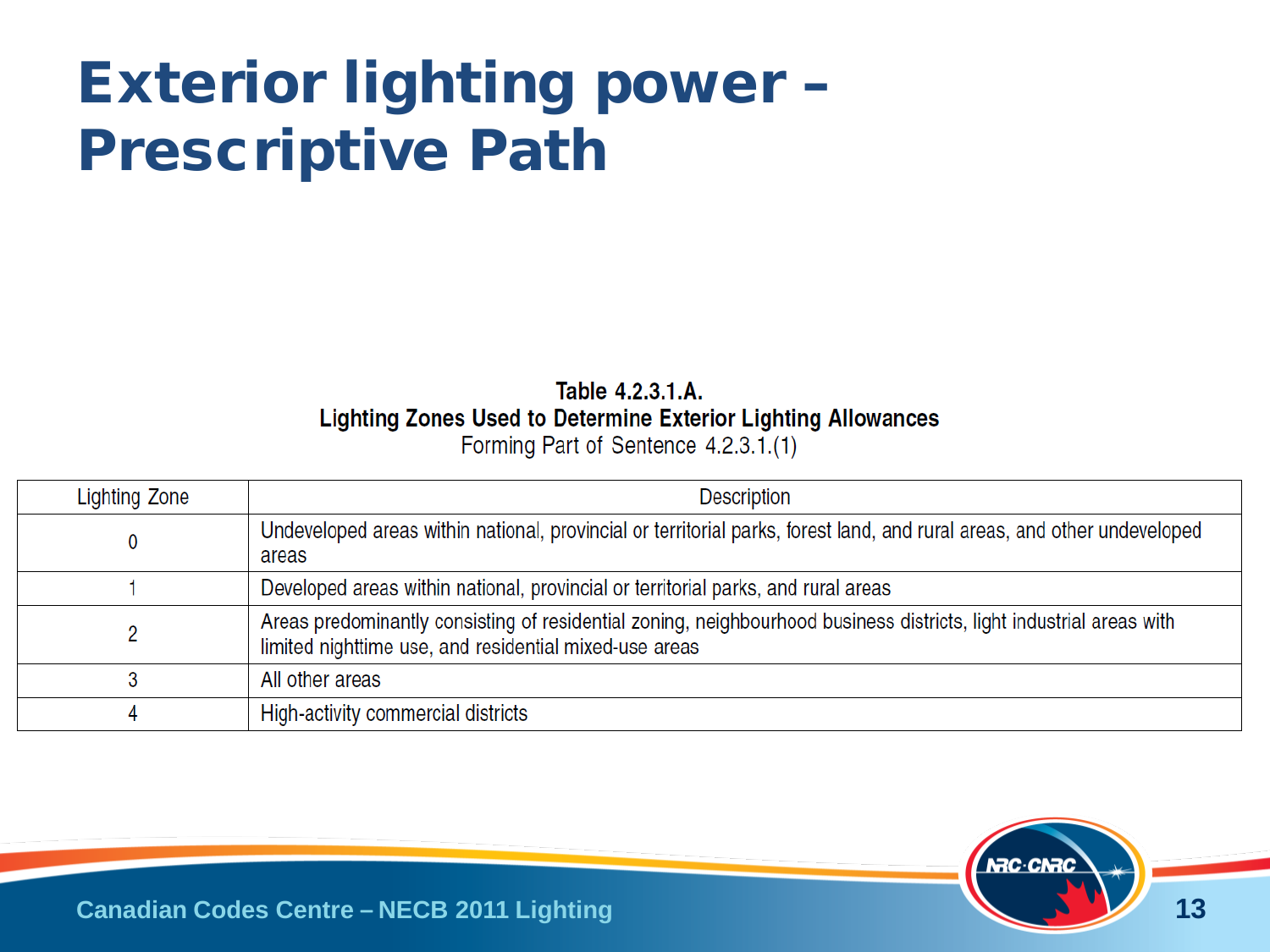Step 2: Specific building power allowance

#### Lighting power for each **specific exterior**  application

# **≤**

#### **Specific exterior** application allowance

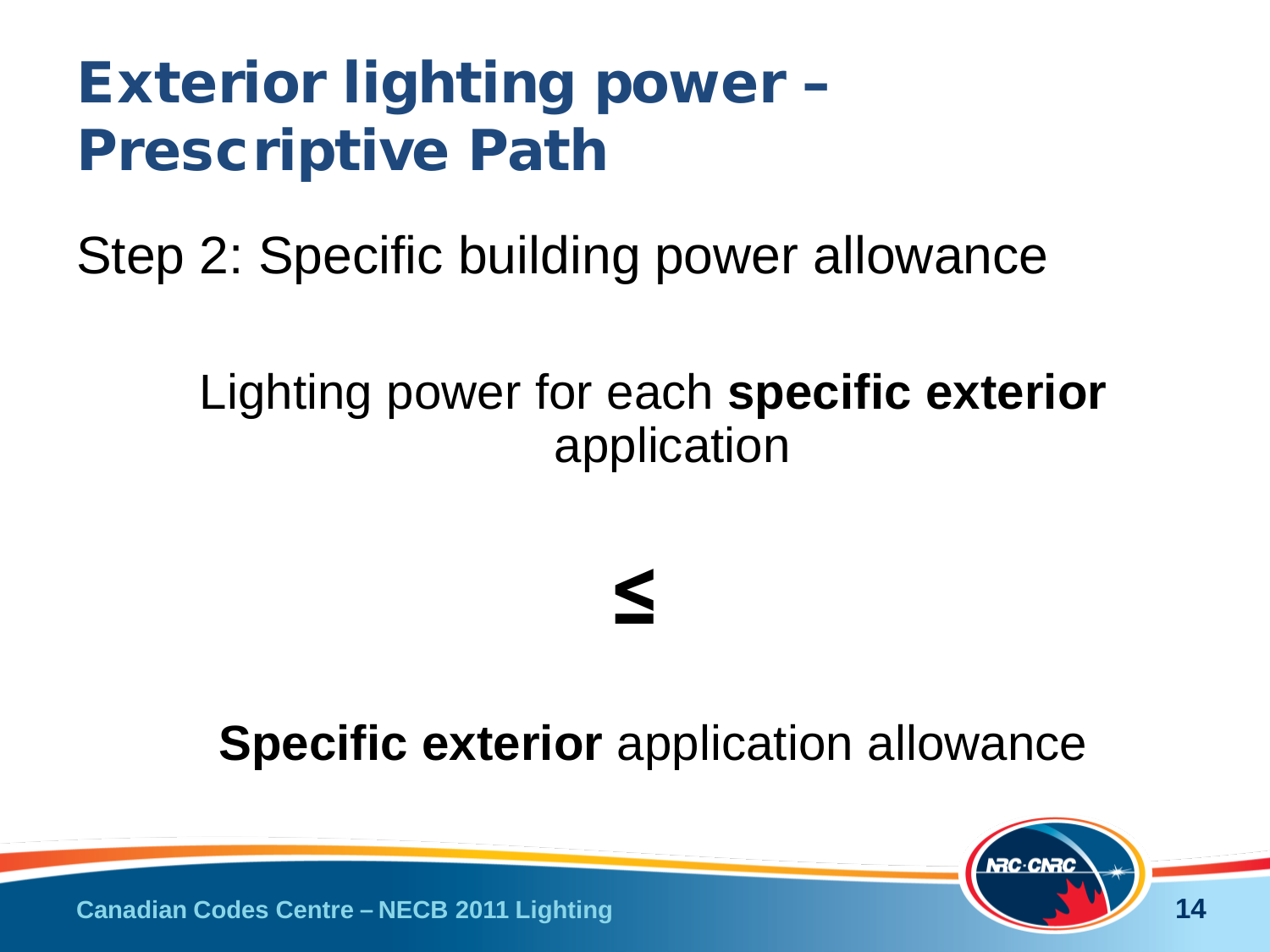|                                                                                                     | Lighting Power Allowances According to Lighting Zone                                               |                                                              |                                                                                                                                  |                                                                                                                         |                                                                                                                                   |
|-----------------------------------------------------------------------------------------------------|----------------------------------------------------------------------------------------------------|--------------------------------------------------------------|----------------------------------------------------------------------------------------------------------------------------------|-------------------------------------------------------------------------------------------------------------------------|-----------------------------------------------------------------------------------------------------------------------------------|
| <b>Exterior Application</b>                                                                         | Zone 0                                                                                             | Zone 1                                                       | Zone 2                                                                                                                           | Zone 3                                                                                                                  | Zone 4                                                                                                                            |
| <b>Building facades</b><br>(facade lighting)                                                        |                                                                                                    | No allowance                                                 | 1.1 W/m <sup>2</sup> for each<br>illuminated wall or<br>surface, or 8.2 W/m<br>for each illuminated<br>wall or surface<br>length | 1.6 $W/m2$ for each<br>illuminated wall<br>or surface, or<br>12.3 W/m for each<br>illuminated wall or<br>surface length | 2.2 W/m <sup>2</sup> for each<br>illuminated wall<br>or surface, or<br>16.4 W/m for each<br>illuminated wall or<br>surface length |
| Automated<br>teller machines<br>(ATM) and night<br>depositories                                     | A single luminaire<br>of 60 W or less may                                                          | 270 W per location plus 90 W per additional ATM per location |                                                                                                                                  |                                                                                                                         |                                                                                                                                   |
| Entrances and<br>gatehouse<br>inspection stations<br>at guarded facilities                          | be installed for each<br>roadway or parking<br>entry, trail head, and<br>toilet facility, or other |                                                              | 8.1 W/m <sup>2</sup> of covered and uncovered area                                                                               |                                                                                                                         |                                                                                                                                   |
| Loading areas for<br>law enforcement,<br>fire, ambulance and<br>other emergency<br>service vehicles | locations approved<br>by the <i>authority</i><br>having jurisdiction                               |                                                              | 5.4 W/m <sup>2</sup> of covered and uncovered area                                                                               |                                                                                                                         |                                                                                                                                   |
| Drive-up windows<br>and doors                                                                       |                                                                                                    | 400 W per drive-through                                      |                                                                                                                                  |                                                                                                                         |                                                                                                                                   |
| Parking near<br>24-hour retail<br>entrances                                                         |                                                                                                    | 800 W per main entry                                         |                                                                                                                                  |                                                                                                                         |                                                                                                                                   |

#### *Table 4.2.3.1.C*

**Canadian Codes Centre – NECB 2011 Lighting**

**NRC-CNRC**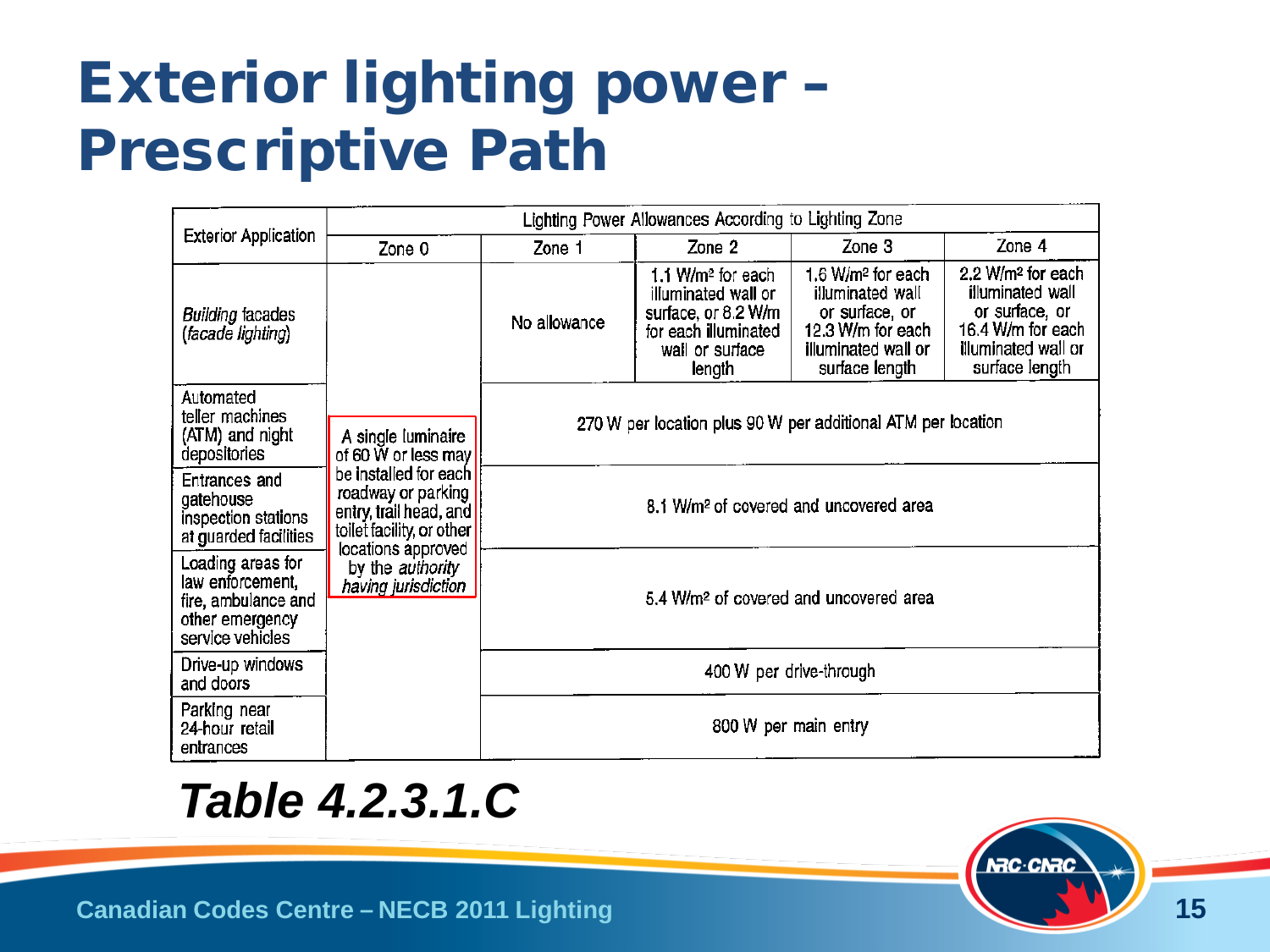Step 2 (cont):

- The base site allowance can be drawn down to compensate for applications that are greater than the **specific** allowance.
- 'Unused' or 'underbudget' allowances **CANNOT** be transferred to other **specific**  areas

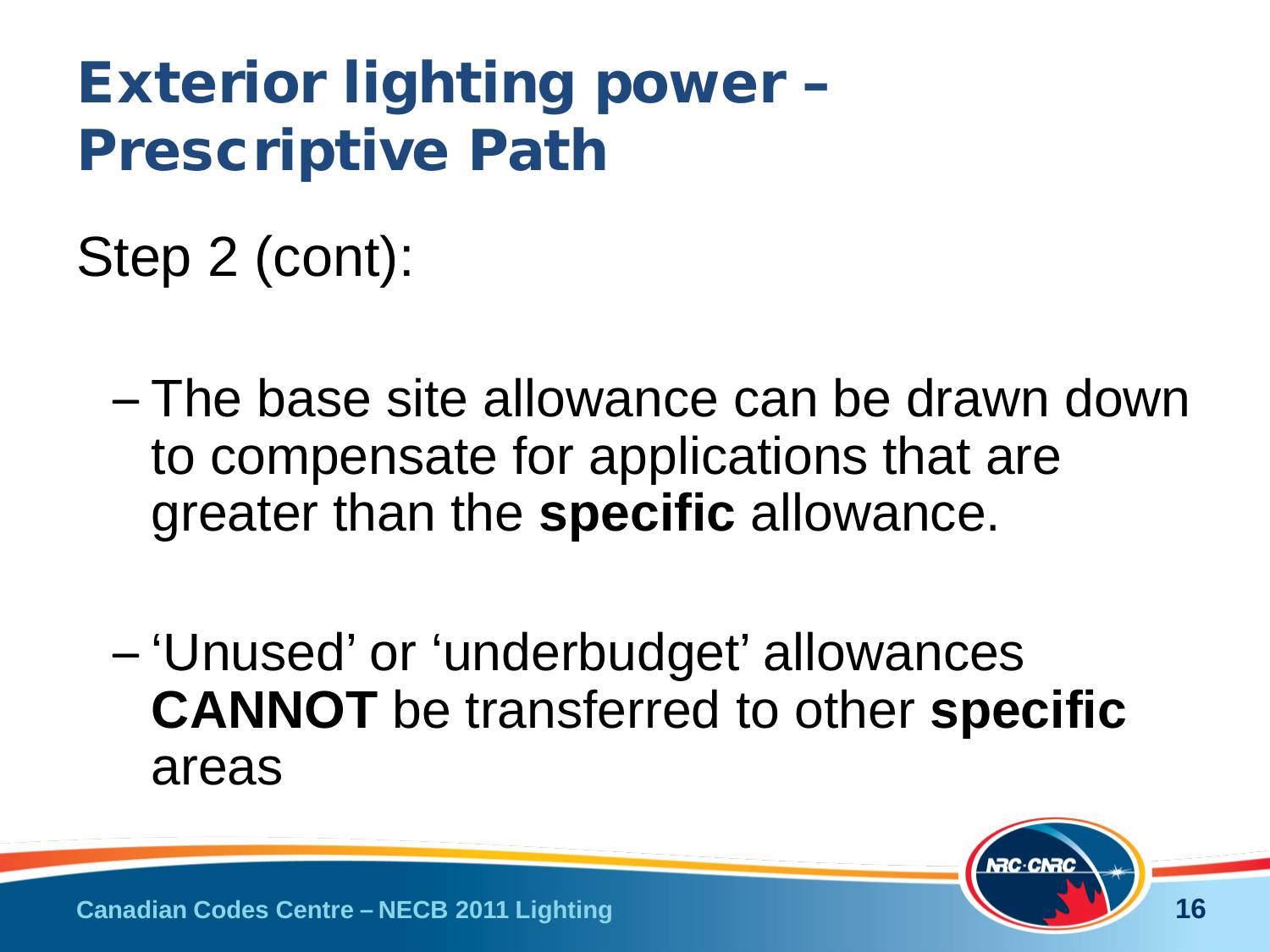Step 3: General building power allowance

#### Lighting power for each **general exterior**  application

# **≤**

#### **General exterior** application allowance

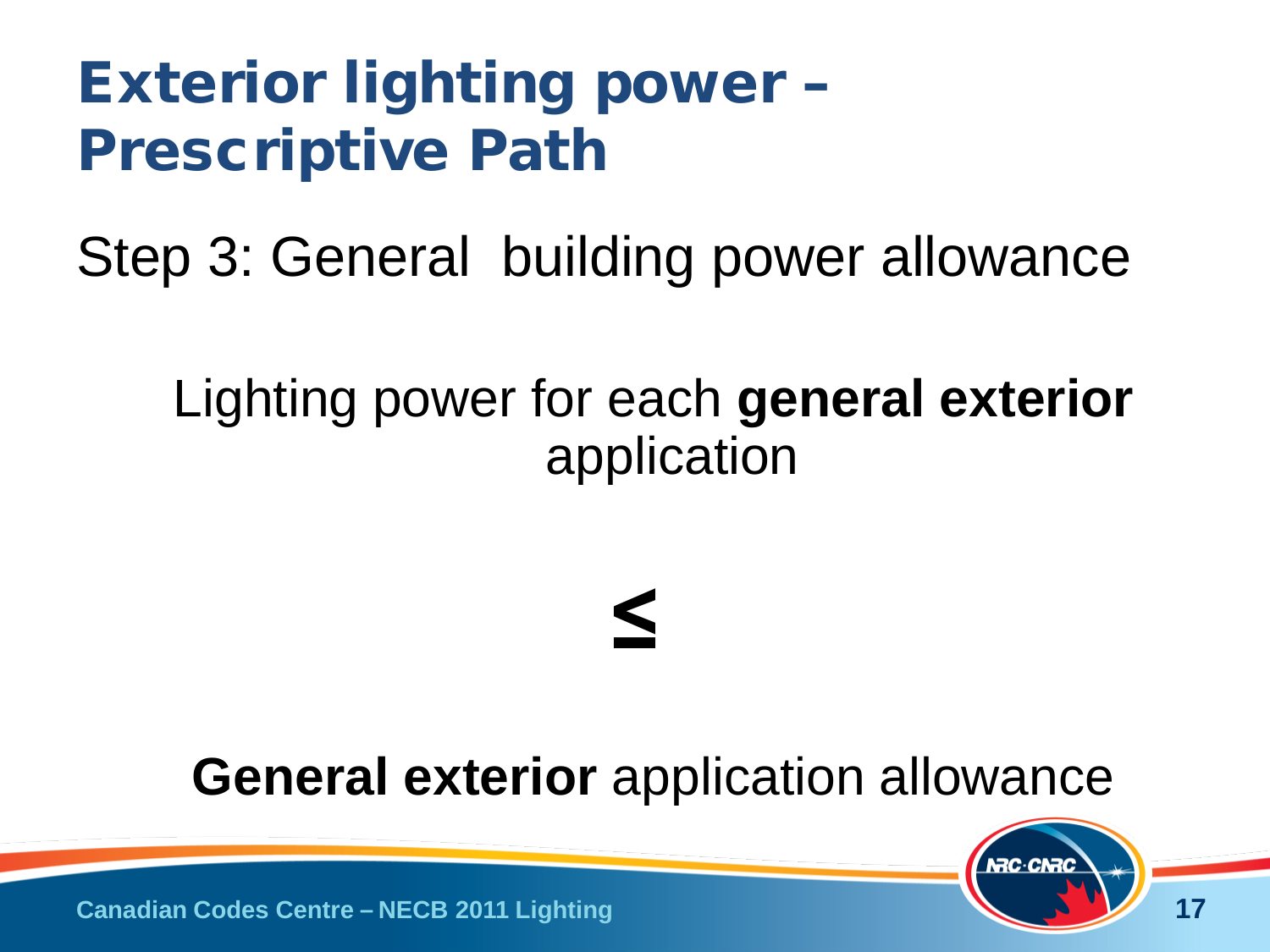|                                                                                   | Lighting Power Allowances According to Lighting Zone |                         |                         |                         |                         |
|-----------------------------------------------------------------------------------|------------------------------------------------------|-------------------------|-------------------------|-------------------------|-------------------------|
| <b>Exterior Application</b>                                                       | Zone 0                                               | Zone 1                  | Zone 2                  | Zone 3                  | Zone 4                  |
| <b>Uncovered Parking Areas</b>                                                    |                                                      |                         |                         |                         |                         |
| Parking areas and drives                                                          | No allowances                                        | 0.4 W/m <sup>2</sup>    | $0.7$ W/m <sup>2</sup>  | 1.1 $W/m2$              | 1.4 W/m <sup>2</sup>    |
| <b>Building Grounds</b>                                                           |                                                      |                         |                         |                         |                         |
| Walkways less than 3 m wide                                                       |                                                      | 2.3 W/m                 | 2.3 W/m                 | $2.6$ W/m               | $3.3$ W/m               |
| Walkways 3 m wide or greater,<br>plaza areas, special feature areas               |                                                      | 1.5 W/m <sup>2</sup>    | 1.5 W/m <sup>2</sup>    | 1.7 $W/m2$              | 2.2 W/m <sup>2</sup>    |
| Stairways                                                                         | No allowances                                        | 8.1 W/m <sup>2</sup>    | 11.0 W/m <sup>2</sup>   | 11.0 W/m <sup>2</sup>   | 11.0 W/m <sup>2</sup>   |
| Pedestrian tunnels                                                                |                                                      |                         | 1.6 W/m <sup>2</sup>    | 2.2 W/m <sup>2</sup>    | 3.2 W/m <sup>2</sup>    |
| Landscape lighting                                                                |                                                      | 0.4 W/m <sup>2</sup>    | 0.5 W/m <sup>2</sup>    | 0.5 W/m <sup>2</sup>    | 0.5 W/m <sup>2</sup>    |
| <b>Exterior Entrances and Exterior Exits</b>                                      |                                                      |                         |                         |                         |                         |
| Main entries                                                                      |                                                      | 66 W/m of door<br>width | 66 W/m of door<br>width | 98 W/m of door<br>width | 98 W/m of door<br>width |
| Other doors                                                                       | No allowances                                        | 66 W/m of door<br>width | 66 W/m of door<br>width | 66 W/m of door<br>width | 66 W/m of door<br>width |
| Entry canopies                                                                    |                                                      | 2.7 W/m <sup>2</sup>    | 2.7 W/m <sup>2</sup>    | 4.3 W/m <sup>2</sup>    | 4.3 $W/m2$              |
| Sales Canopies                                                                    |                                                      |                         |                         |                         |                         |
| Free-standing and attached                                                        | No allowances                                        | 6.5 W/m <sup>2</sup>    | 6.5 W/m <sup>2</sup>    | 8.6 W/m <sup>2</sup>    | 11.0 $W/m2$             |
| <b>Outdoor Sales</b>                                                              |                                                      |                         |                         |                         |                         |
| Open areas (including vehicle<br>sales lots)                                      | No allowances                                        | 2.7 W/m <sup>2</sup>    | 2.7 W/m <sup>2</sup>    | 5.4 W/m <sup>2</sup>    | 7.5 W/m <sup>2</sup>    |
| Street frontage for vehicle sales<br>lots in addition to "open area"<br>allowance |                                                      | No allowance            | 33 W/m                  | 33 W/m                  | 98 W/m                  |

*Table 4.2.3.1.C*

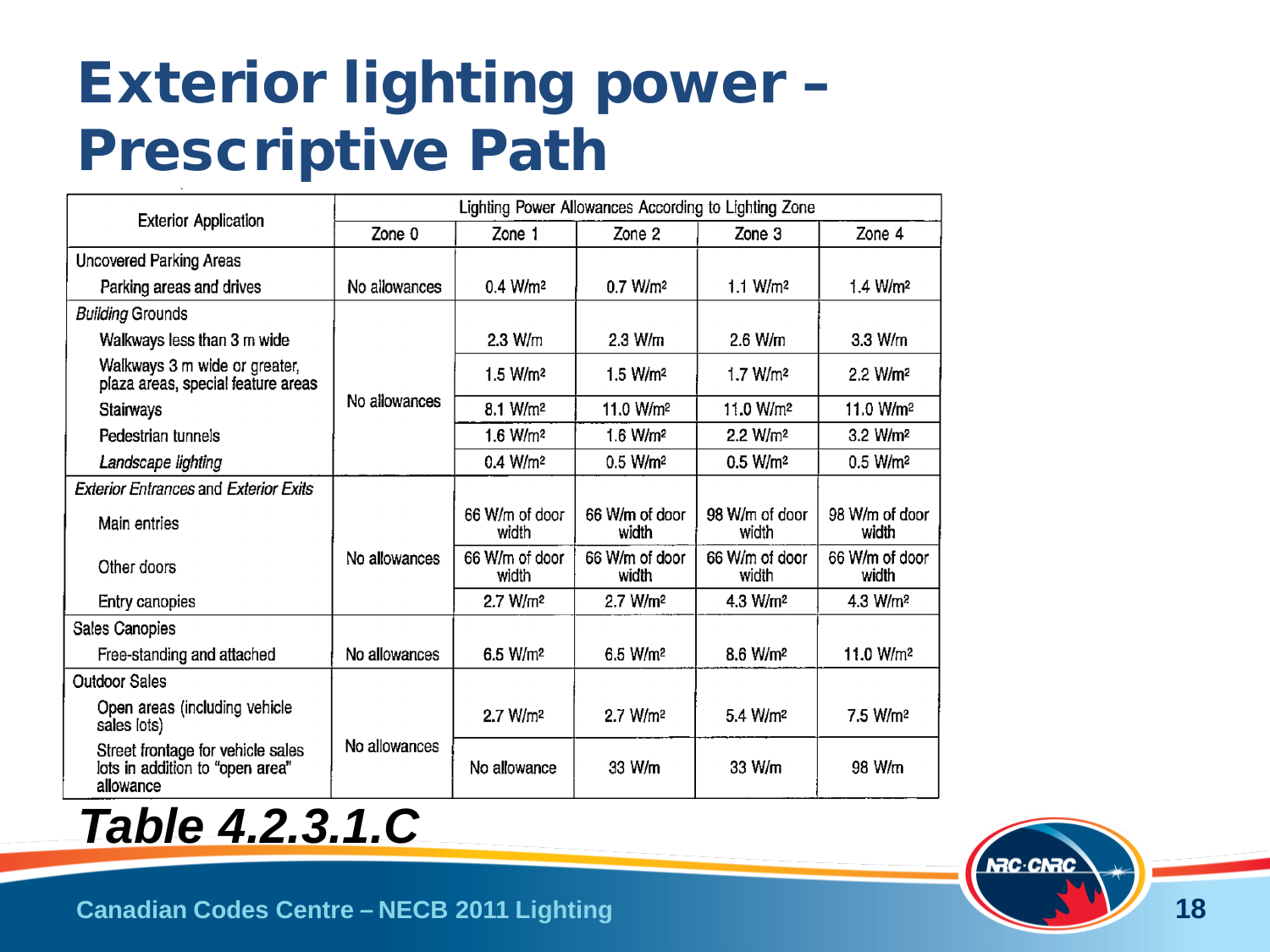Step 3 (cont):

- The base site allowance can be drawn down to compensate for applications that are greater than the **general** allowance.
- 'Unused' or 'underbudget' allowances can be transferred to *other* **general** areas
	- Cannot be transferred to **specific** areas

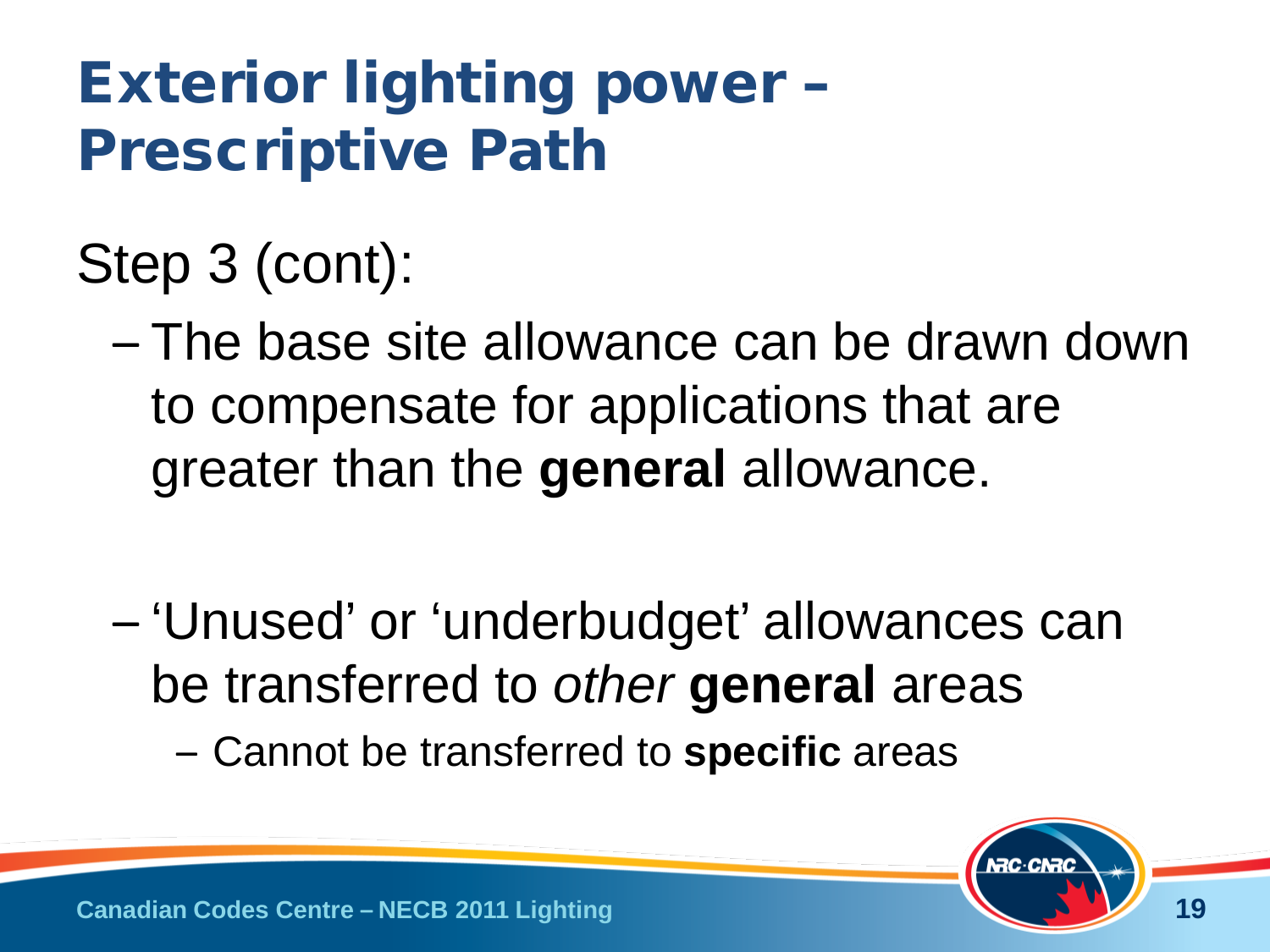#### Exterior lighting power – Prescriptive Path – exemptions

| specialized signal, directional, and | lighting for production, material      |
|--------------------------------------|----------------------------------------|
| marker lighting associated with      | handling, transportation sites, and    |
| transportation                       | associated storage areas for           |
|                                      | industrial sites                       |
| advertising signage or directional   | temporary lighting                     |
| signage                              |                                        |
| lighting integral to equipment or    | theme elements in theme/amusement      |
| instrumentation and installed by its | parks                                  |
| manufacturer                         |                                        |
| lighting for theatrical purposes,    | lighting used to highlight features of |
| including performance, stage, film   | recognized art objects, public         |
| production, and video production     | monuments and designated national      |
|                                      | or provincial historic sites           |
| lighting for athletic playing areas  |                                        |



**NRC-CNRC**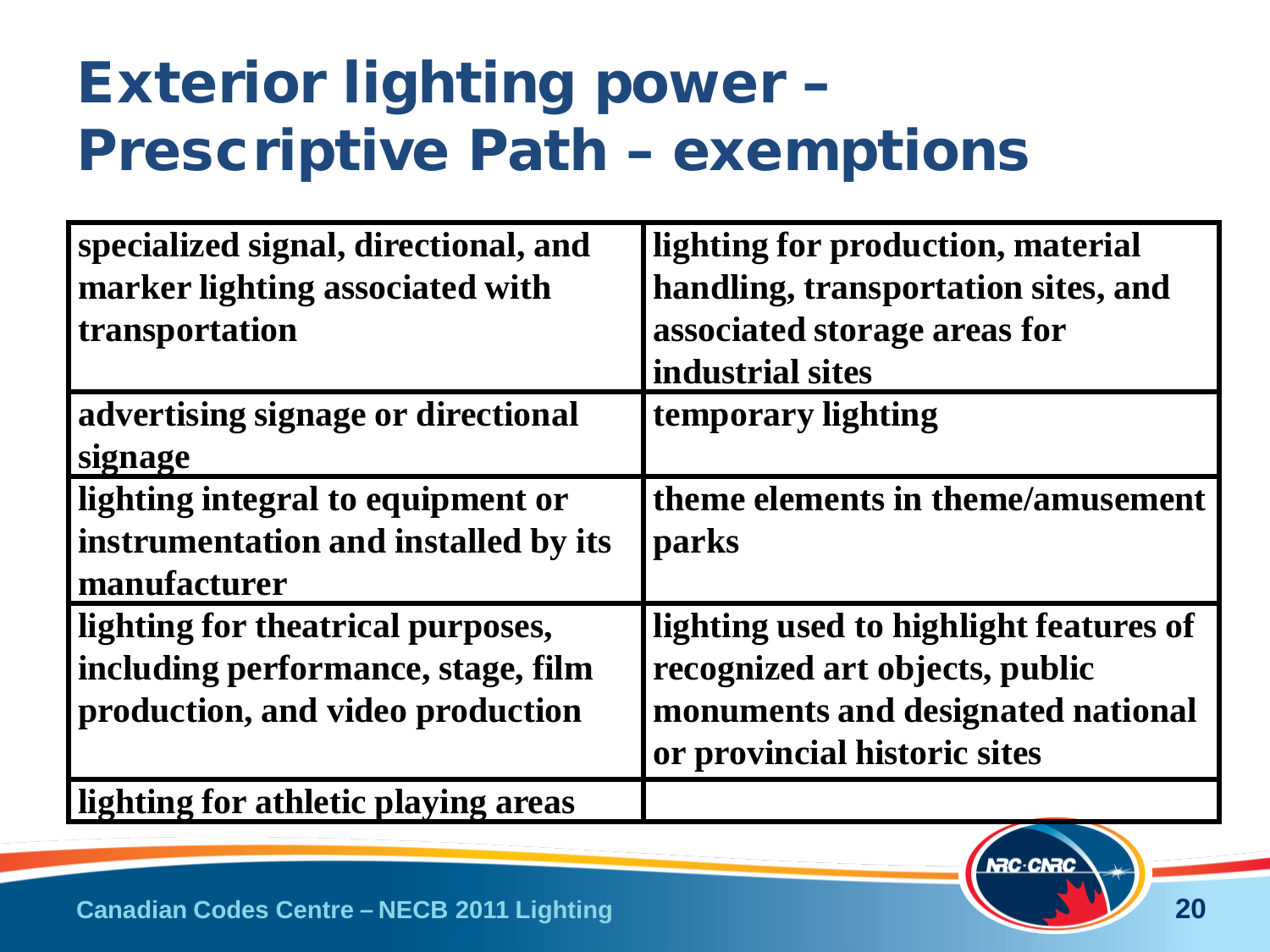### Exterior lighting controls – Prescriptive Path

#### **Requirements - Exterior Lighting Controls**

- 1. Astronomical time controls
- 2. Photosensors
- 3. Photosensors and timer shutoff switch
- 4. An equivalent control system equivalent in operation to those above
- 5. Controllers must retain programming and time setting for a 10 hour power outage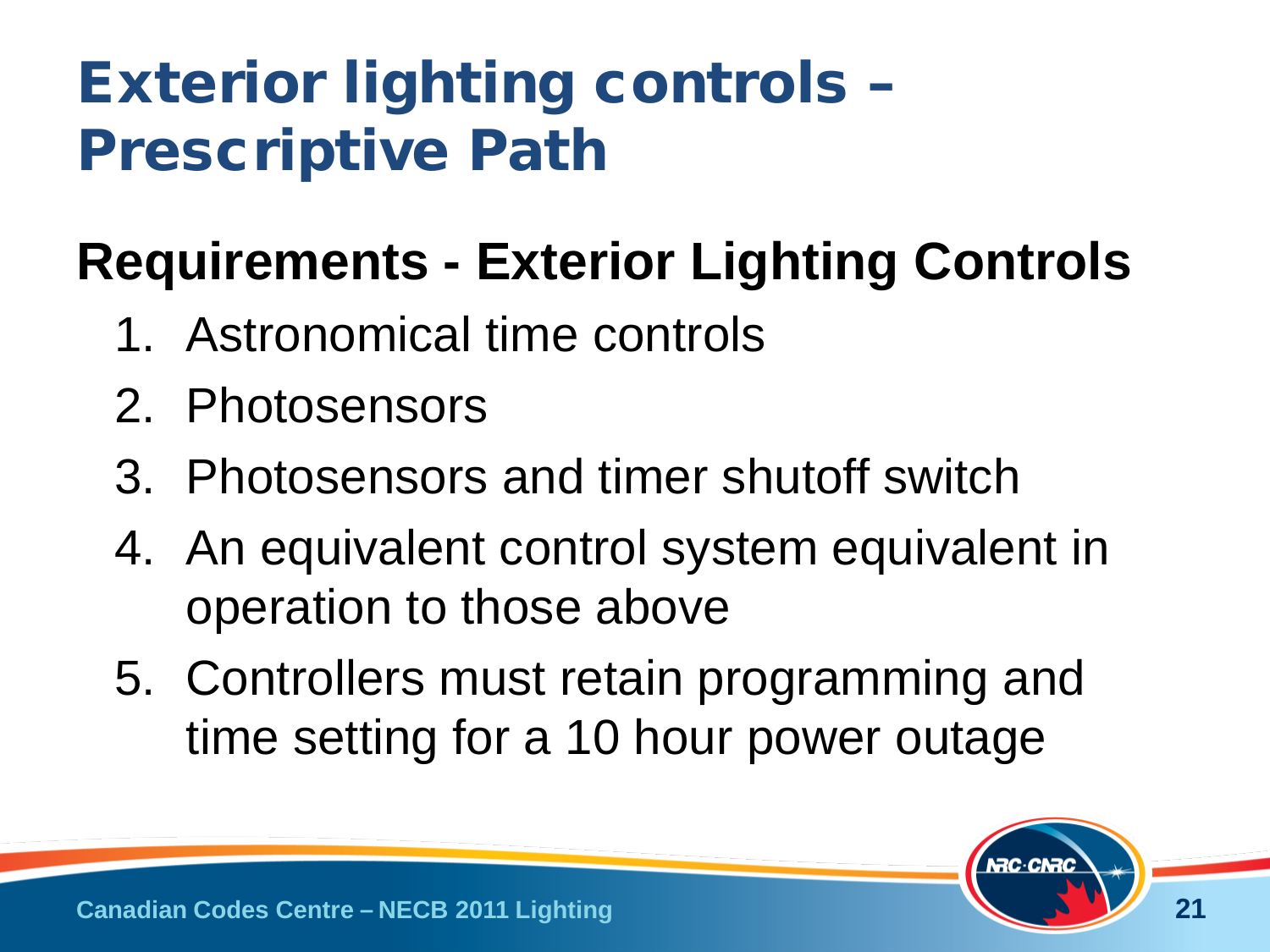### Exterior lighting controls – Prescriptive Path

#### **Exemptions**

- 1. Covered vehicle exterior entrances;
- 2. Exterior exits from buildings;
- 3. Parking structures

"Where needed for safety, security or eye adaptation"

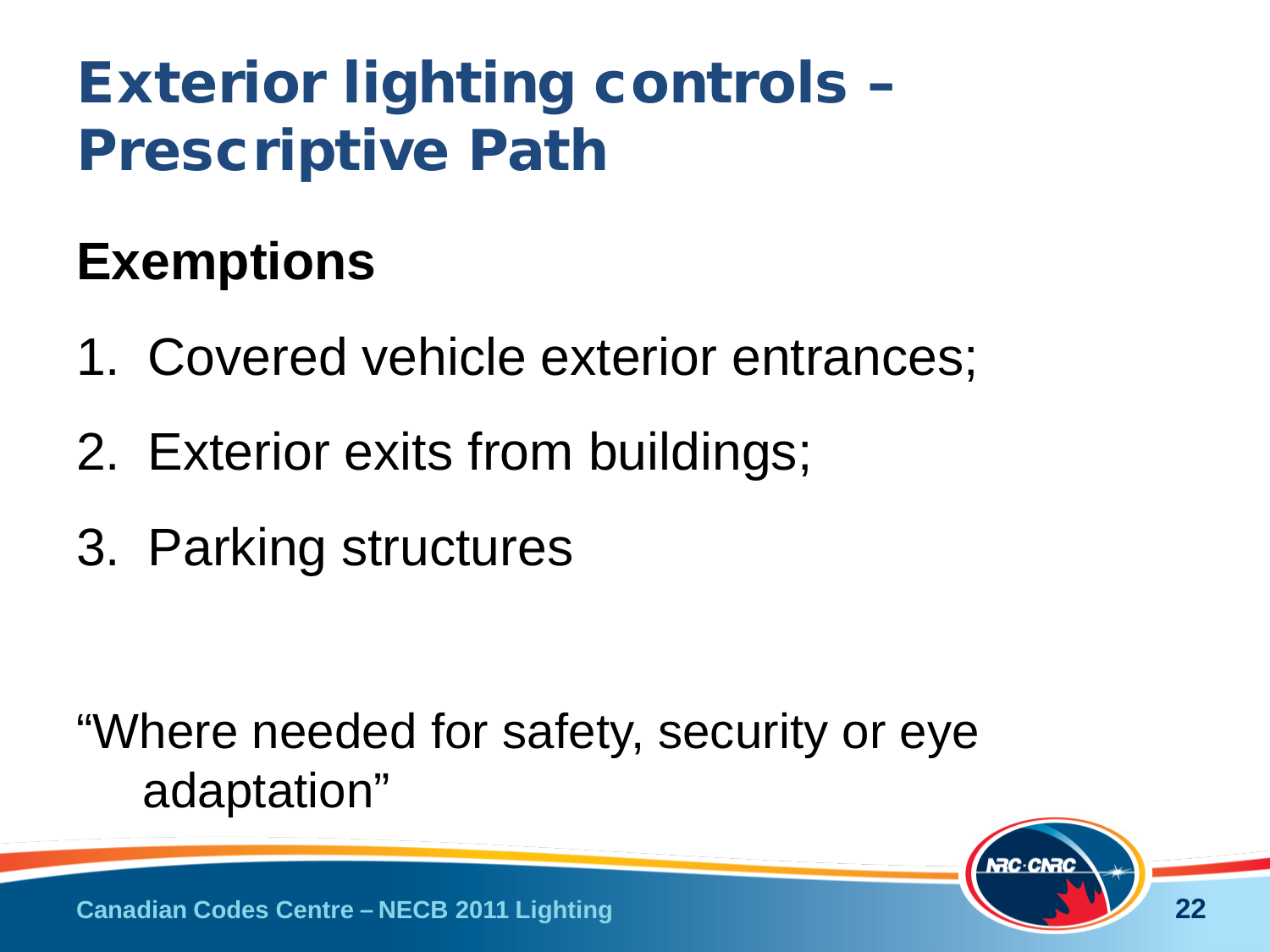## **Outline**

- Scope of Part 4 Lighting
- Methods of compliance
- Exterior lighting prescriptive path
- **Interior lighting – prescriptive path**
- Interior lighting trade-off path
- Performance compliance path
- Traditional vs New Technology: A Brief Case Study Brandon

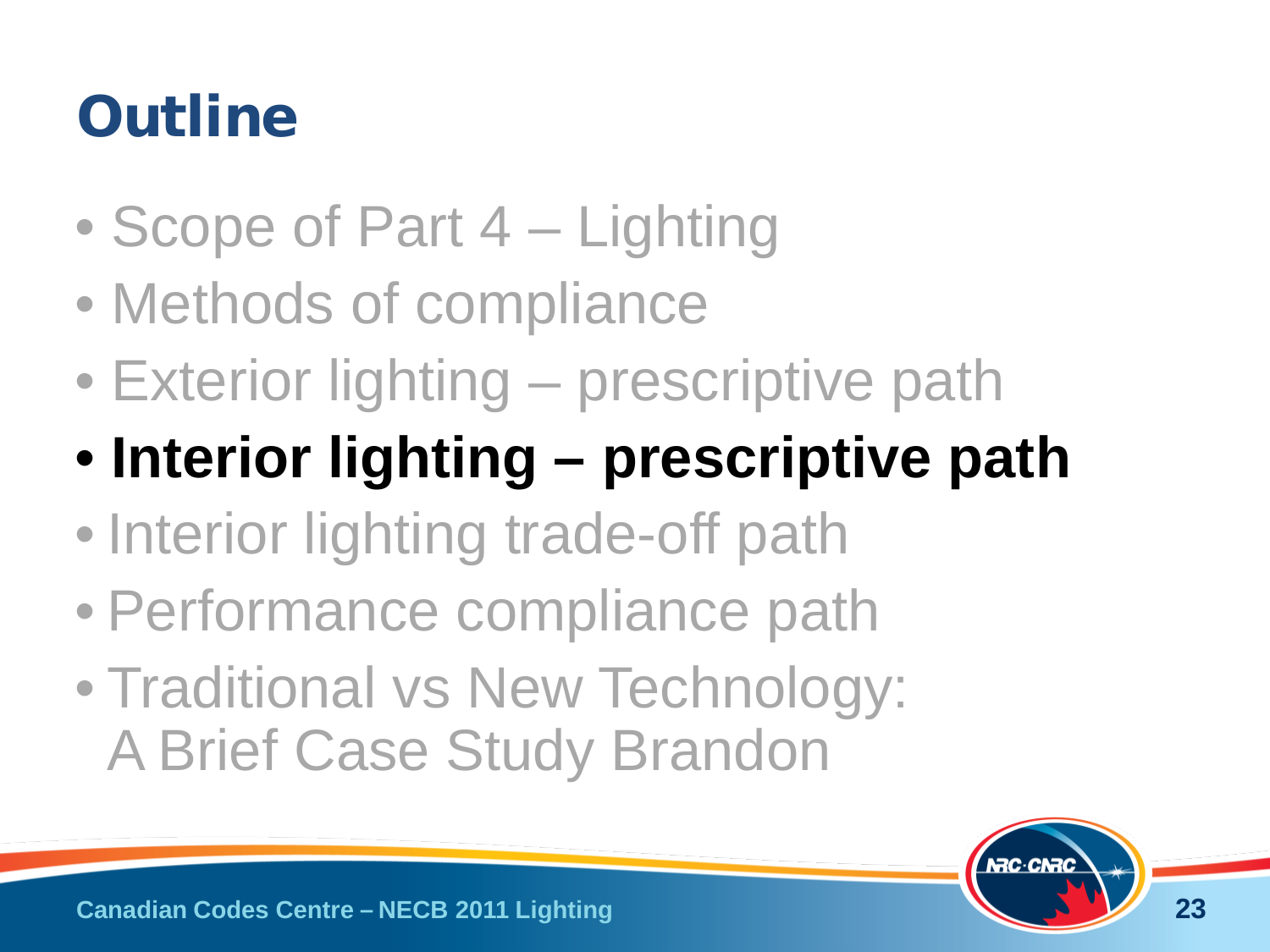#### Interior Lighting 3 Methods of compliance

# 1.Prescriptive path

# 2.Tradeoff path

# 3.Performance path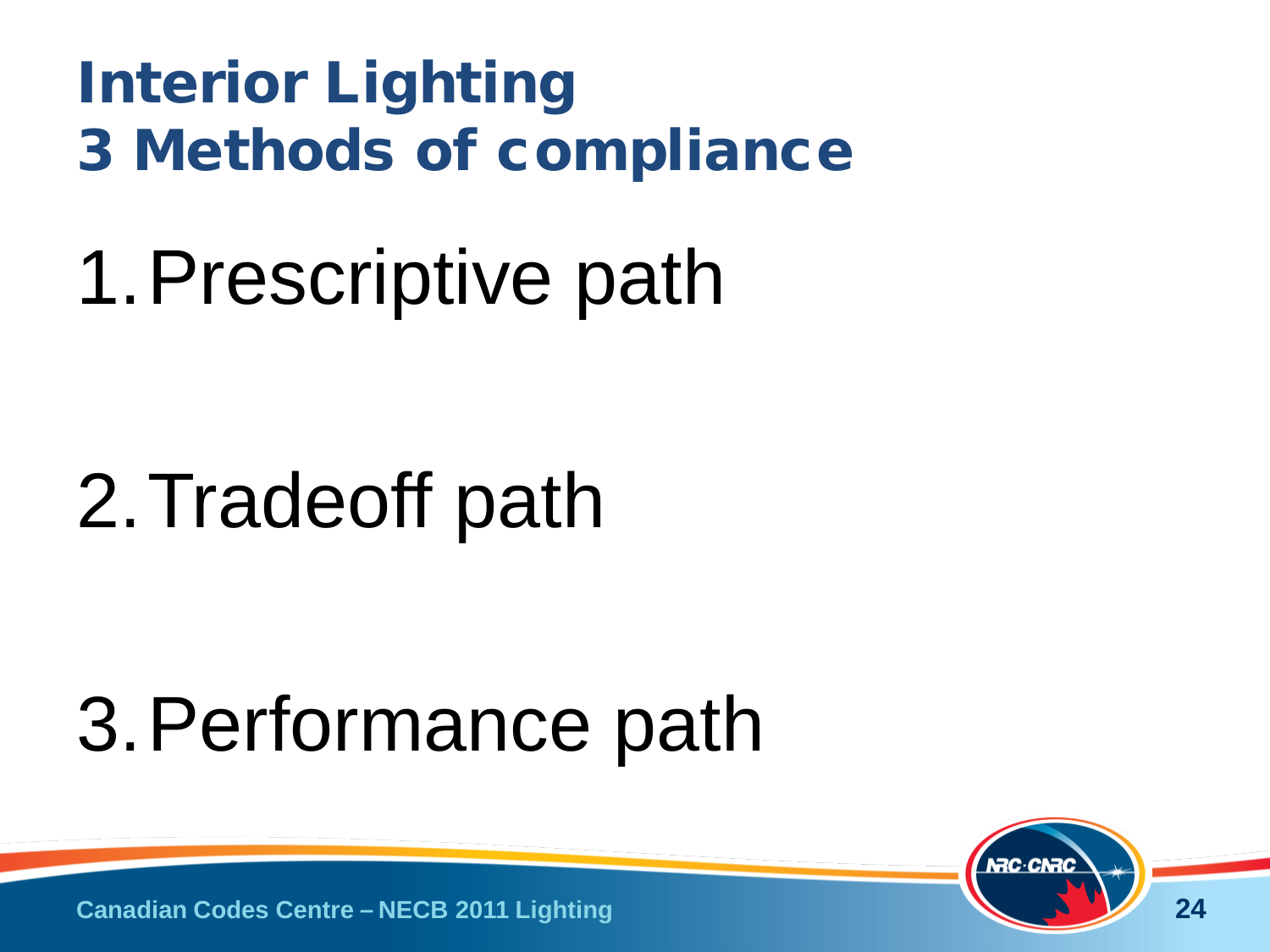# Interior lighting – compliance options



**Canadian Codes Centre – NECB 2011 Lighting**

**NRC-CNRC**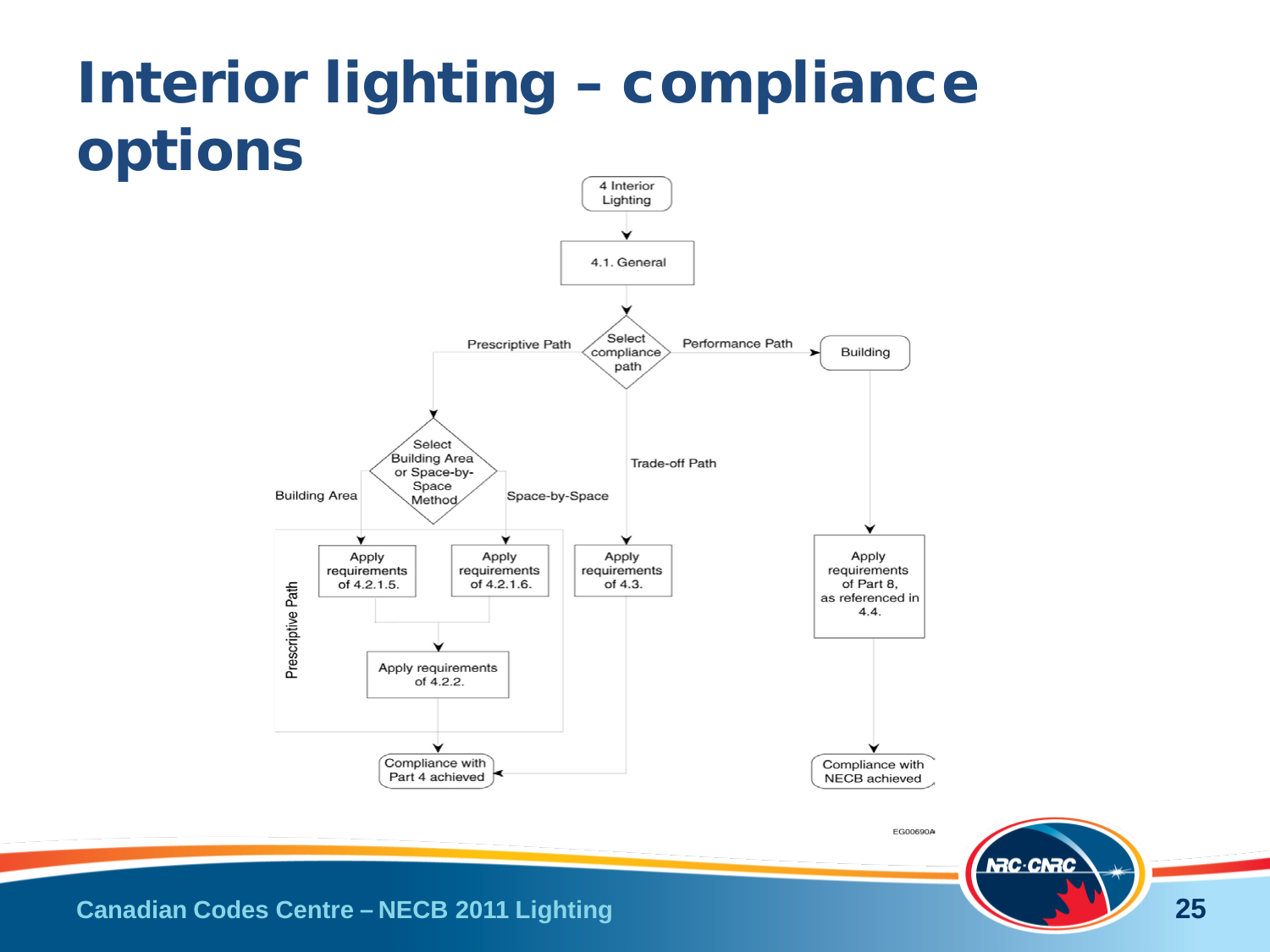- Installed interior lighting power cannot exceed interior lighting power allowance as determined by either:
	- Building area method
	- II. Space-by-space method
- **Cannot** be mixed



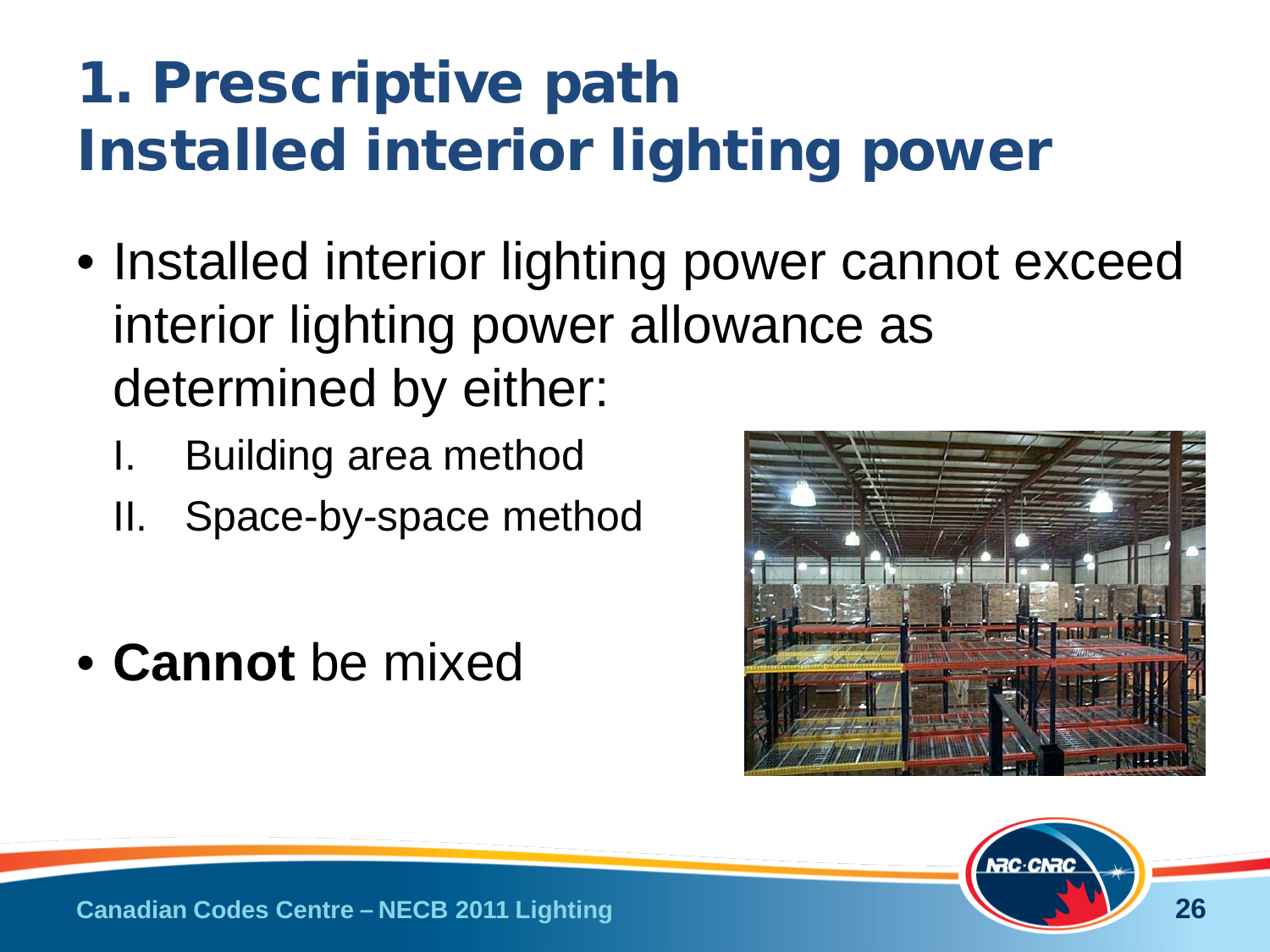#### • Includes

- All power used by luminaires, both permanent and supplemental or task-related provided by movable or plug-in luminaires
	- 'Maximum' rated power consumption
	- Doesn't include EE lamp usage
- Higher wattage when more than one system provides lighting but not simultaneously



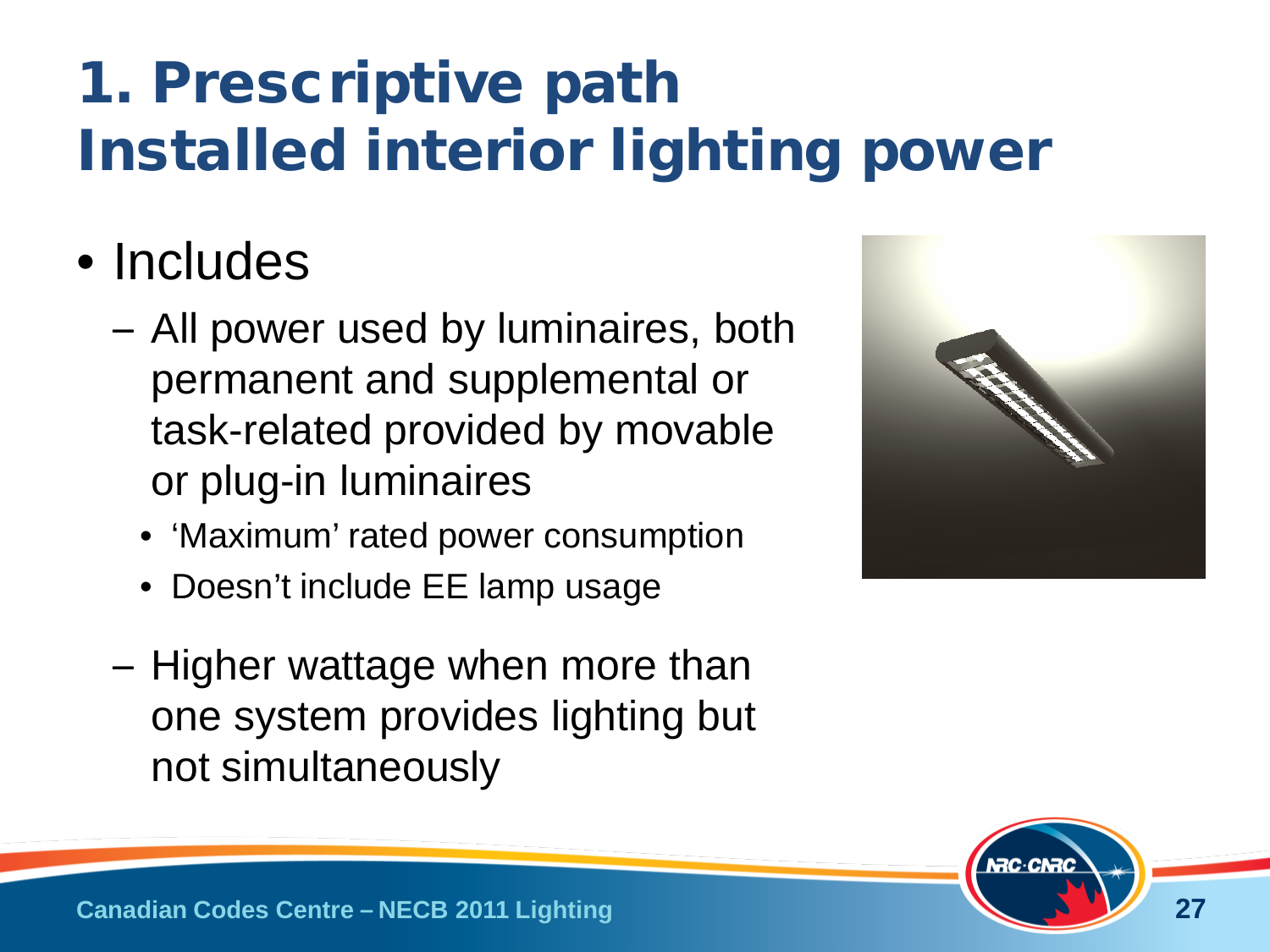#### • Exemptions

| lighting for TV broadcasting in sporting activities | lighting for retail or educational demonstration               |
|-----------------------------------------------------|----------------------------------------------------------------|
| lighting integral to equipment                      | casinos                                                        |
| lighting used during medical or dental procedures   | lighting in retail displays in fully enclosed spaces           |
| lighting integral to refrigerator and freezer cases | special lighting for visually impaired and other<br>conditions |
| lighting integral to food warming and food          | lighting integral to advertising or directional signs          |
| preparation                                         |                                                                |
| lighting for plants                                 | exit signs                                                     |
| lighting in historic landmarks                      | lighting for theatrical purposes                               |
| mirror lighting in dressing rooms                   | accent lighting in religious areas                             |
| display or accent lighting essential for galleries, | where it can be shown that the inclusion will                  |
| museums, monuments                                  | adversely affect the intended function or use                  |

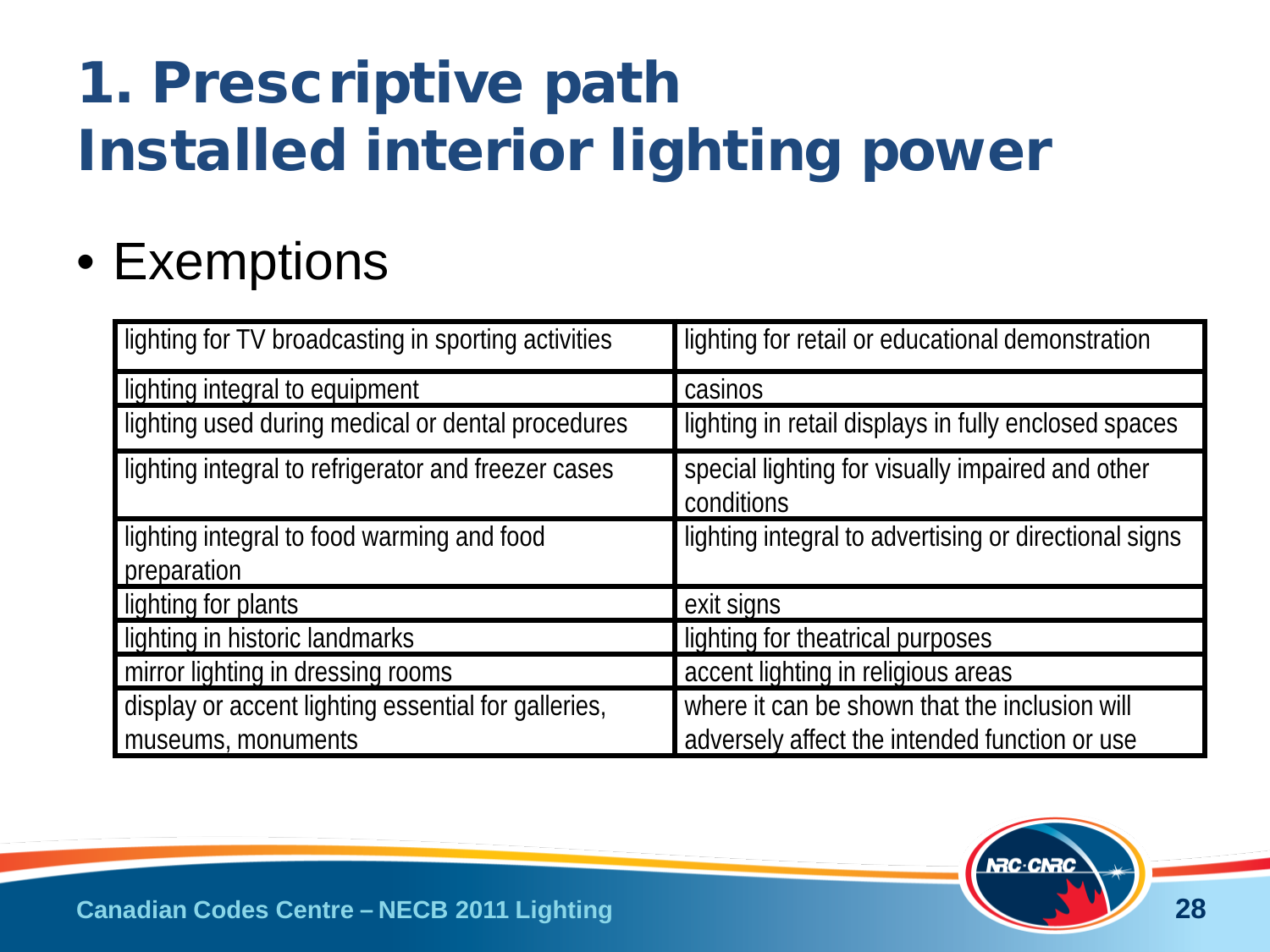- I. Building area method:
	- Select building type or equivalent from table based on primary use
	- Multiply lighting power density by gross lighted area to obtain interior lighting power allowance
	- If 10% or more of gross lighted area can be classified as another type or if no equivalent building, must use space-by-space method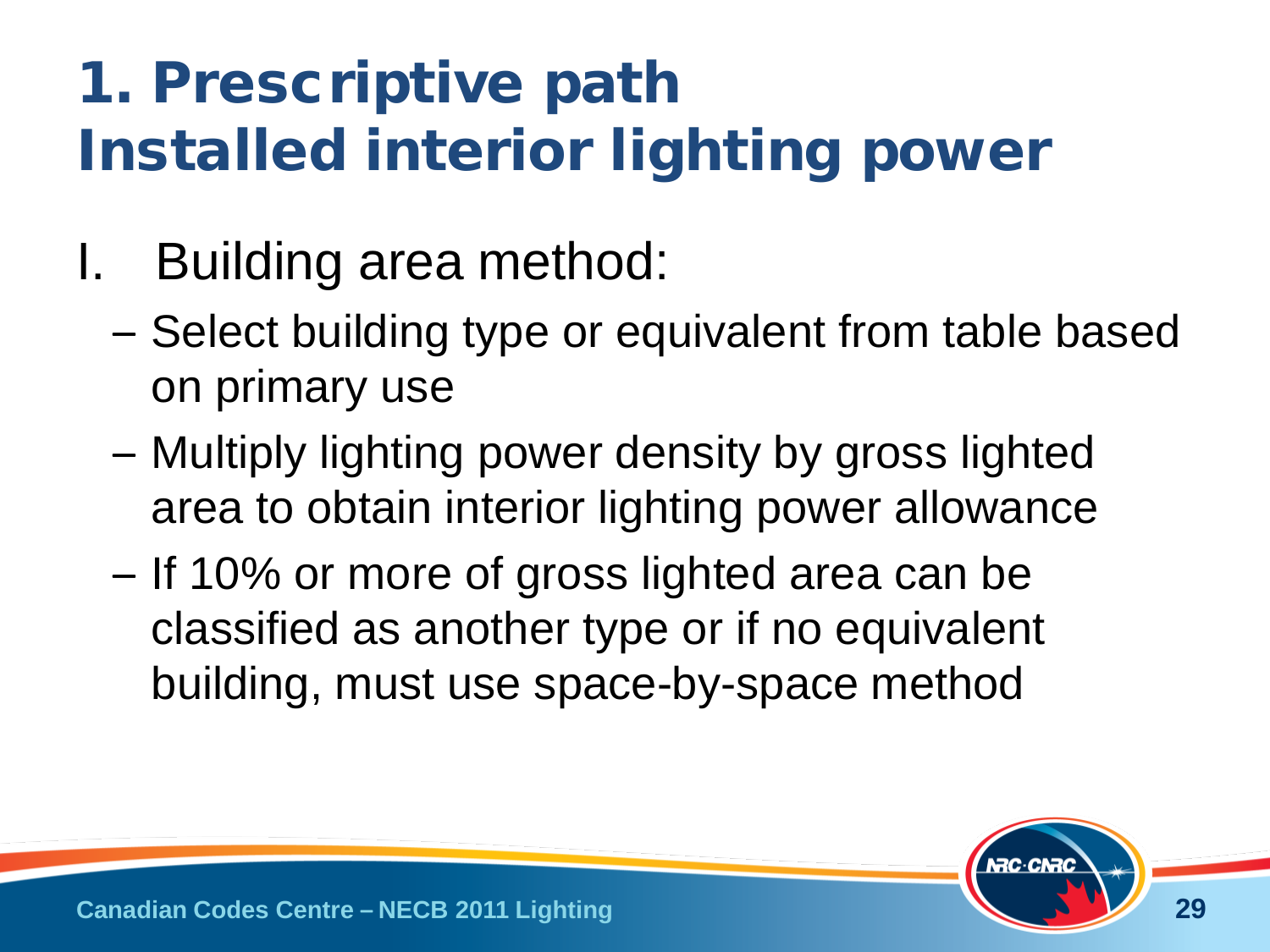- II. Interior Lighting Power Allowance space-by-space method:
	- For each enclosed space:
		- Find lighting power density from table based on intended use of space
		- Multiply lighting power density by gross interior floor area
	- Sum results for all spaces
	- Ensure **total** interior lighting power is less than **total** allowance

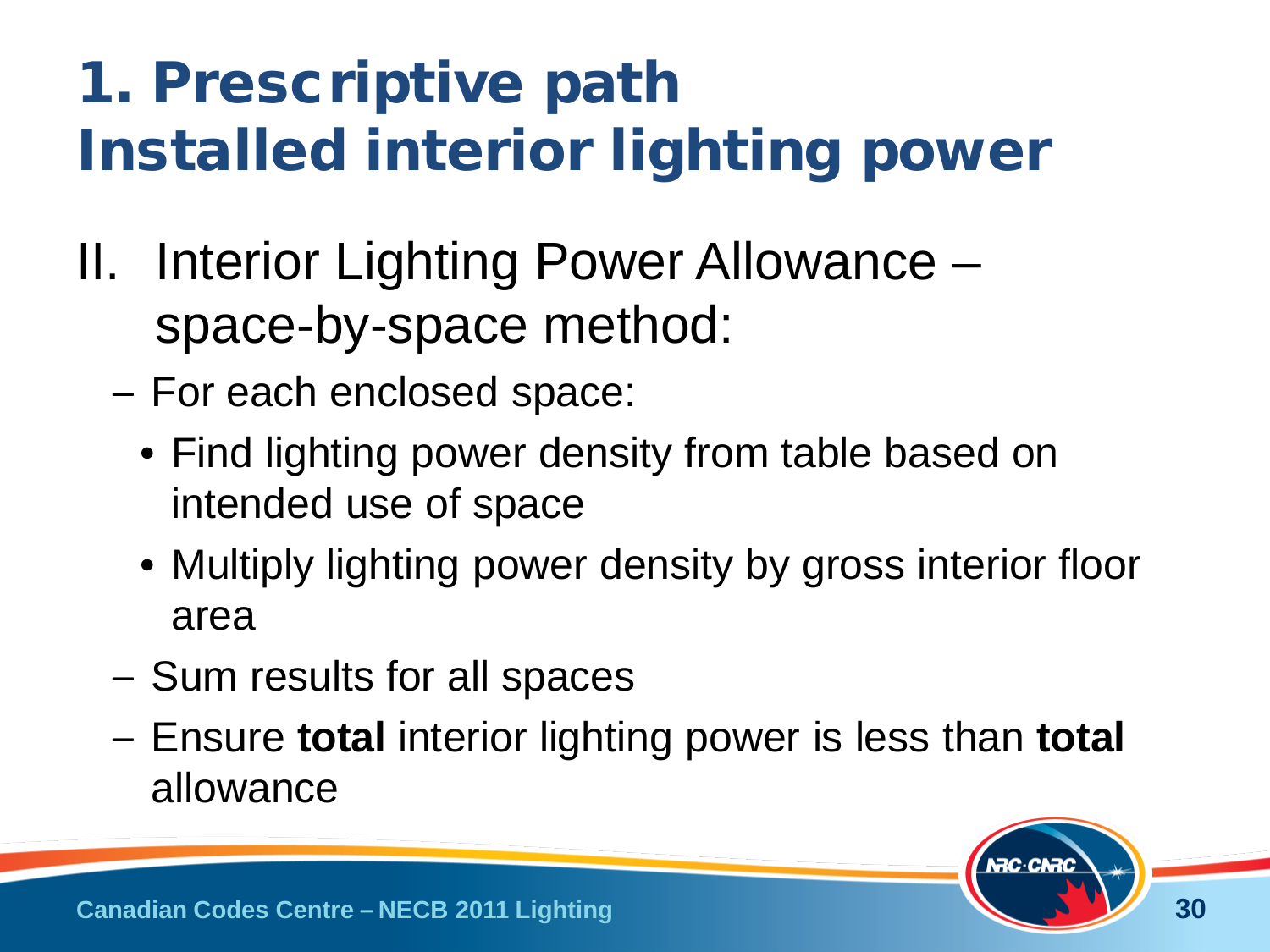### 1. Prescriptive path Controls

- Automatic shut off
	- Time-of-day operation
	- Occupant sensor
	- Control system
- Exemptions
	- 24-hour operation
	- Patient care is rendered
	- Safety or security issues

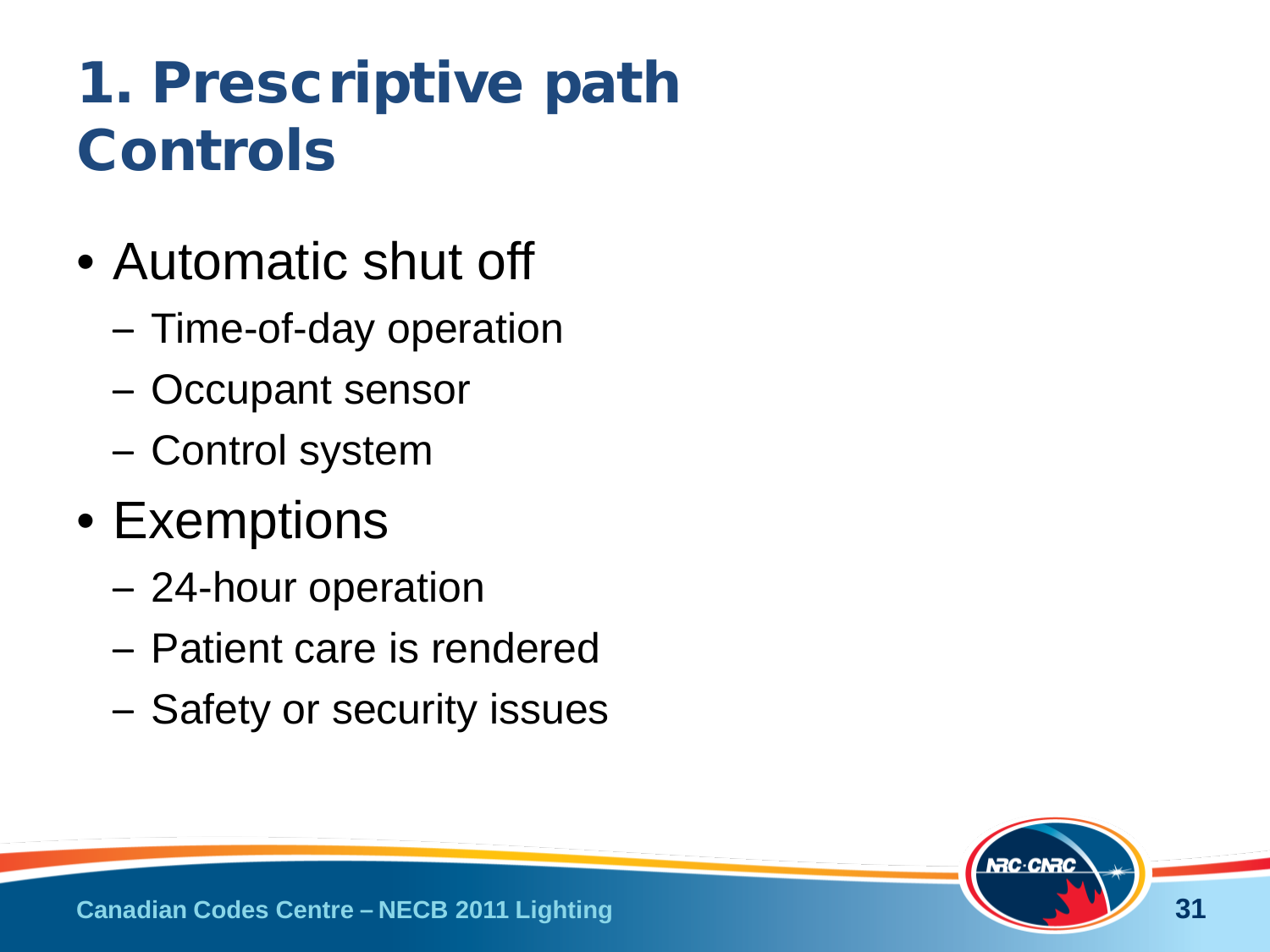### 1. Prescriptive path Controls for spaces

- At least one control for general lighting in enclosed spaces
- Space types listed below must use automatic controls based on space occupancy:
	- Offices up to 25  $m<sup>2</sup>$
	- Classrooms and lecture halls, excl. shop and laboratory classrooms
	- Conference, meeting and training rooms
	- Employee lunch and break rooms
	- Storage and supply rooms up to 100  $\mathrm{m}^2$
	- Copying and printing rooms
	- Dressing, locker and fitting rooms
	- Washrooms

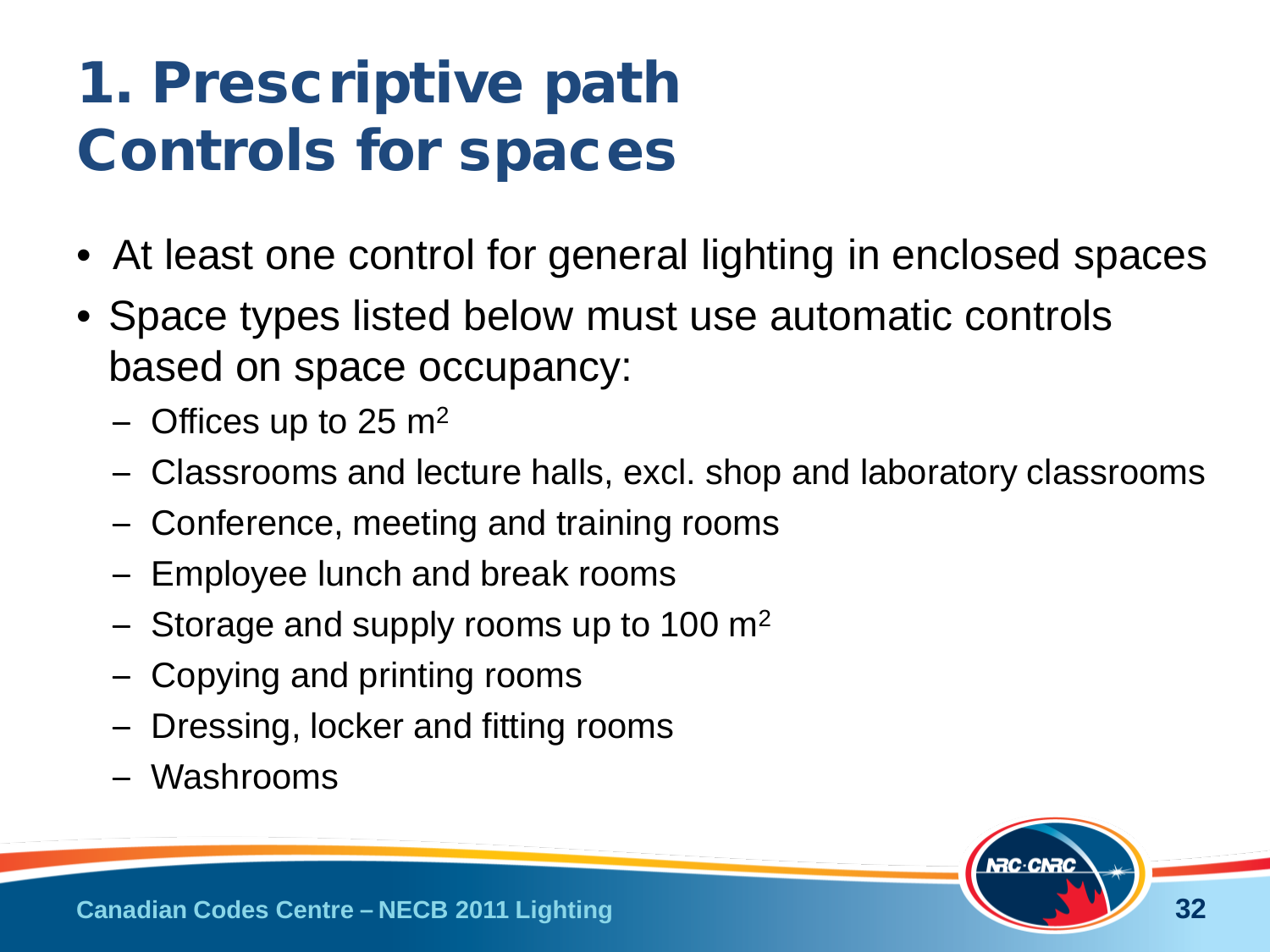#### 1. Prescriptive path Controls for spaces - Toplighting

- Daylight area > 400 m<sup>2</sup>  $\rightarrow$ photocontrol to reduce general lighting
- Exemptions
	- light blocked
	- insufficient skylight aperture
	- small enclosed space above 55<sup>o</sup>N latitude
- Provisions on how to calculate daylighted area



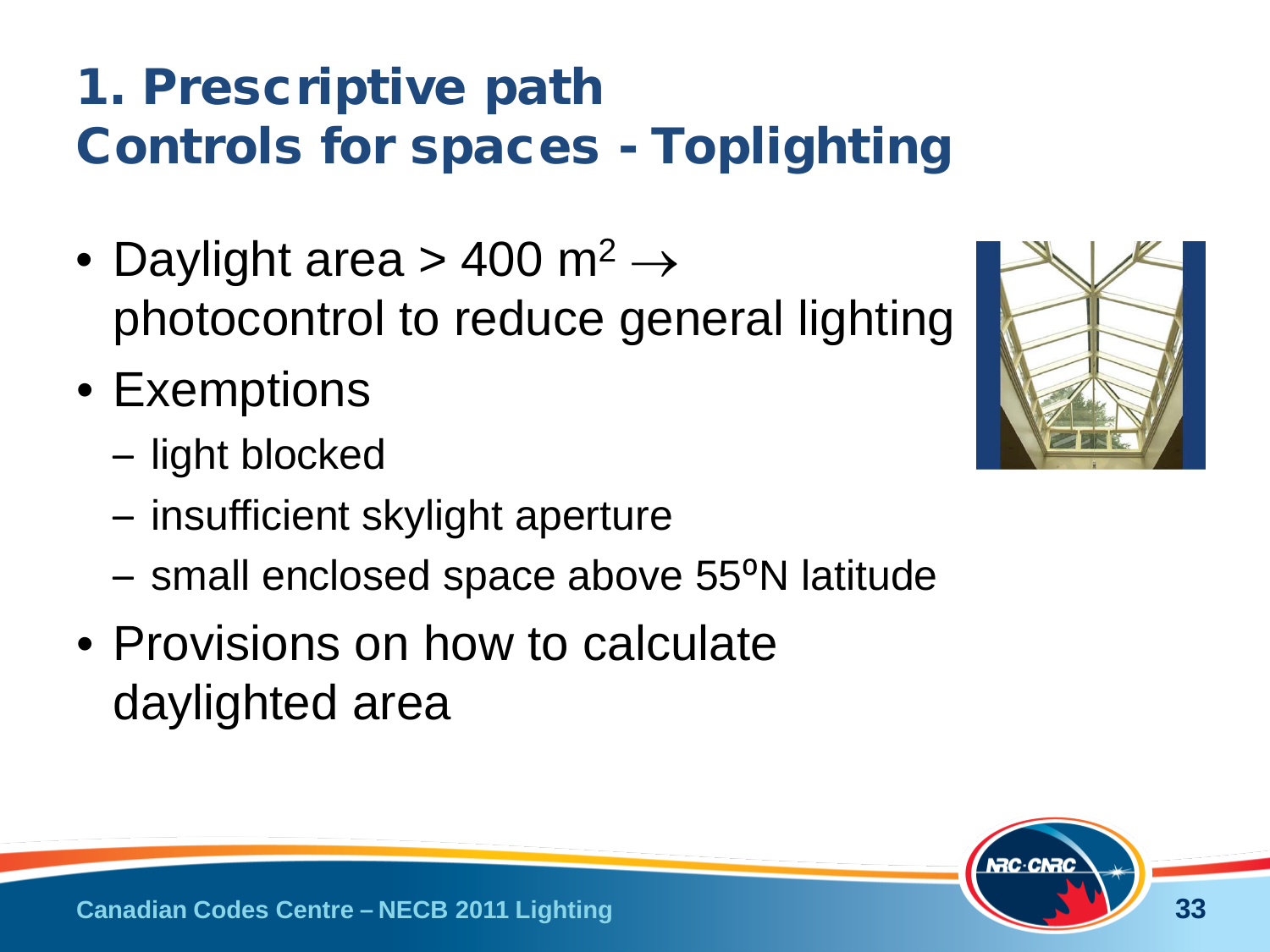#### 1. Prescriptive path Controls for spaces - Sidelighting

- Sidelighted area > 100 m<sup>2</sup>  $\rightarrow$ photocontrol to reduce general lighting
- Exemptions
	- light blocked by adjacent building
	- insufficient sidelight aperture
	- retail spaces
- Provisions on how to calculate sidelighted area



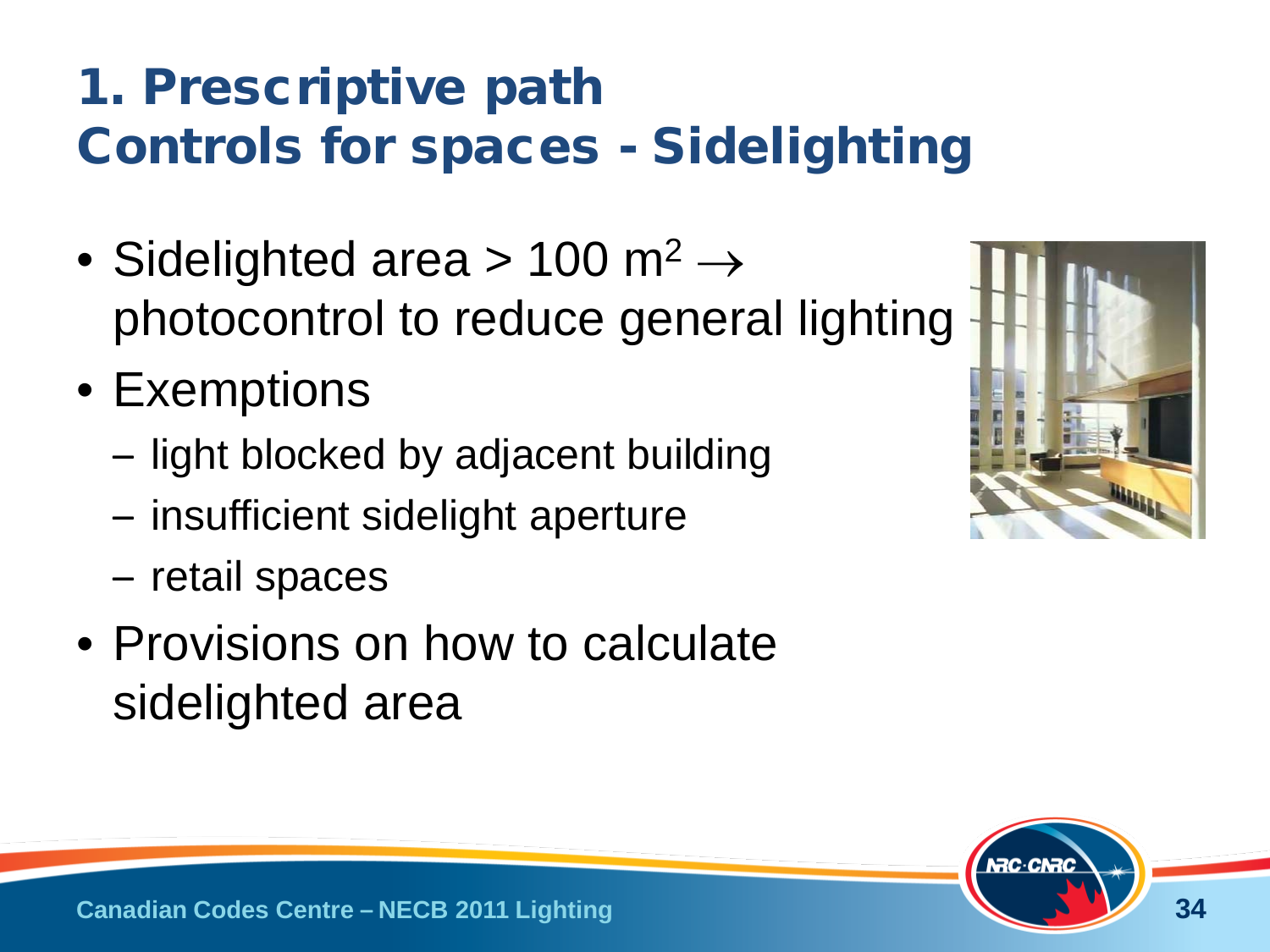## **Outline**

- Scope of Part 4 Lighting
- Methods of compliance
- Exterior lighting prescriptive path
- Interior lighting prescriptive path
- **Interior lighting trade-off path**
- Performance compliance path
- Traditional vs New Technology: A Brief Case Study Brandon

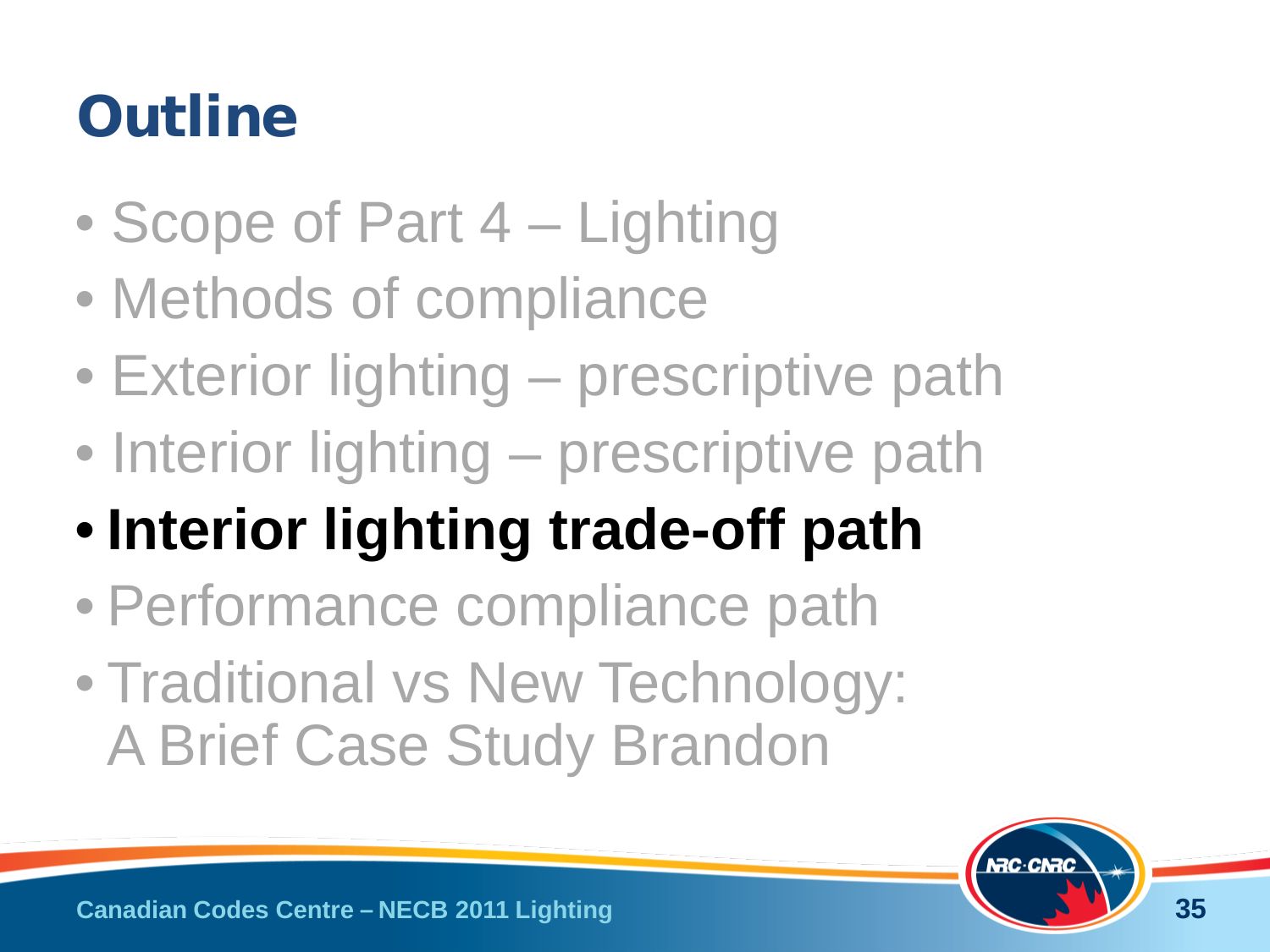- Applies to interior lighting only
- More detailed calculations required
- Used when prescriptive path (building area and/or space-by-space method) power limits are exceeded
- Building owner requires higher light levels, yet doesn't qualify for exemptions

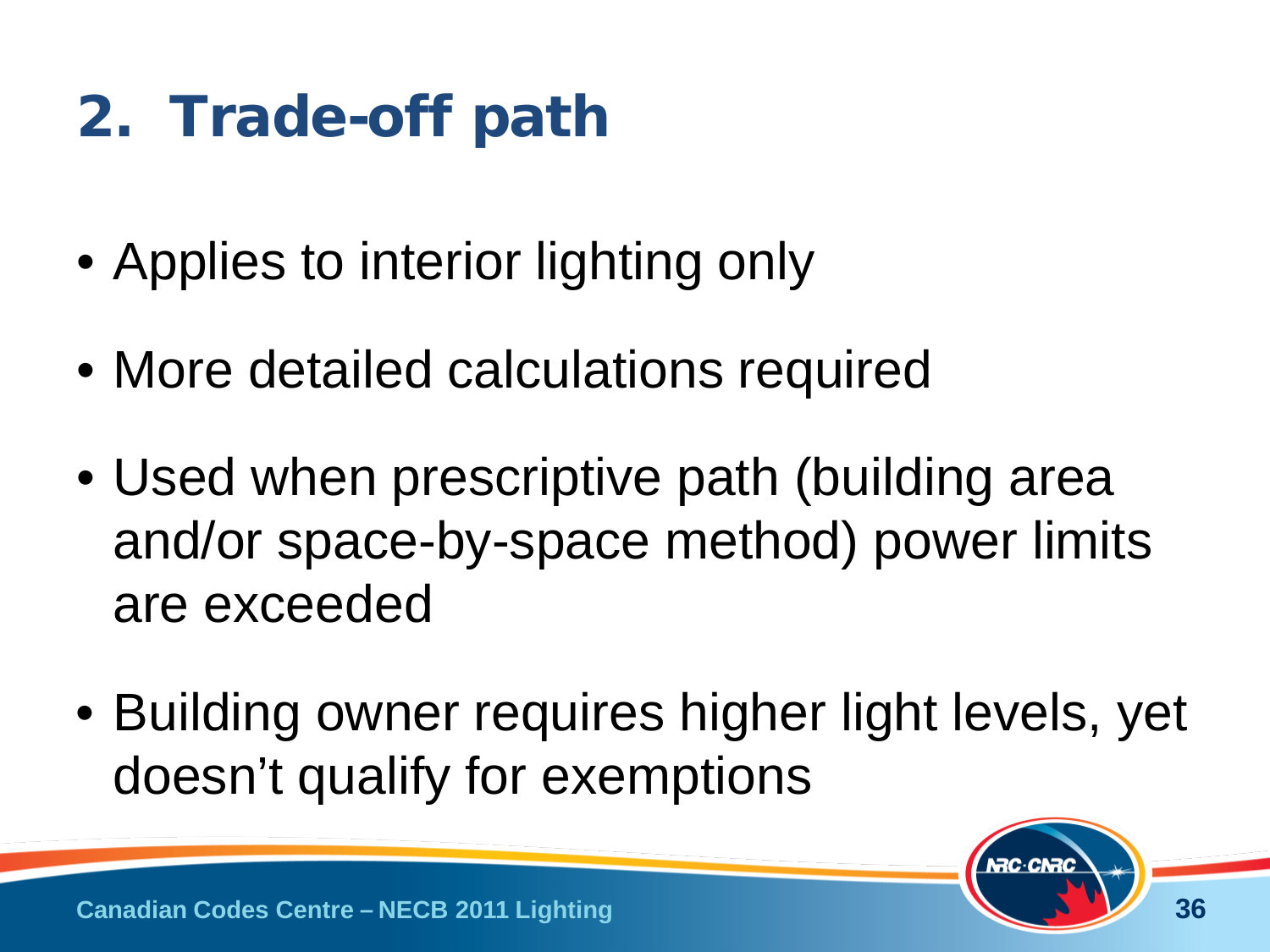- Compliance is based primarily on energy (kWh) as opposed to demand (W)
- Compliance achieved when:

# Installed Interior Lighting Energy (IILE) ≤

Interior Lighting Energy Allowance (ILEA)



**NRC-CNRC**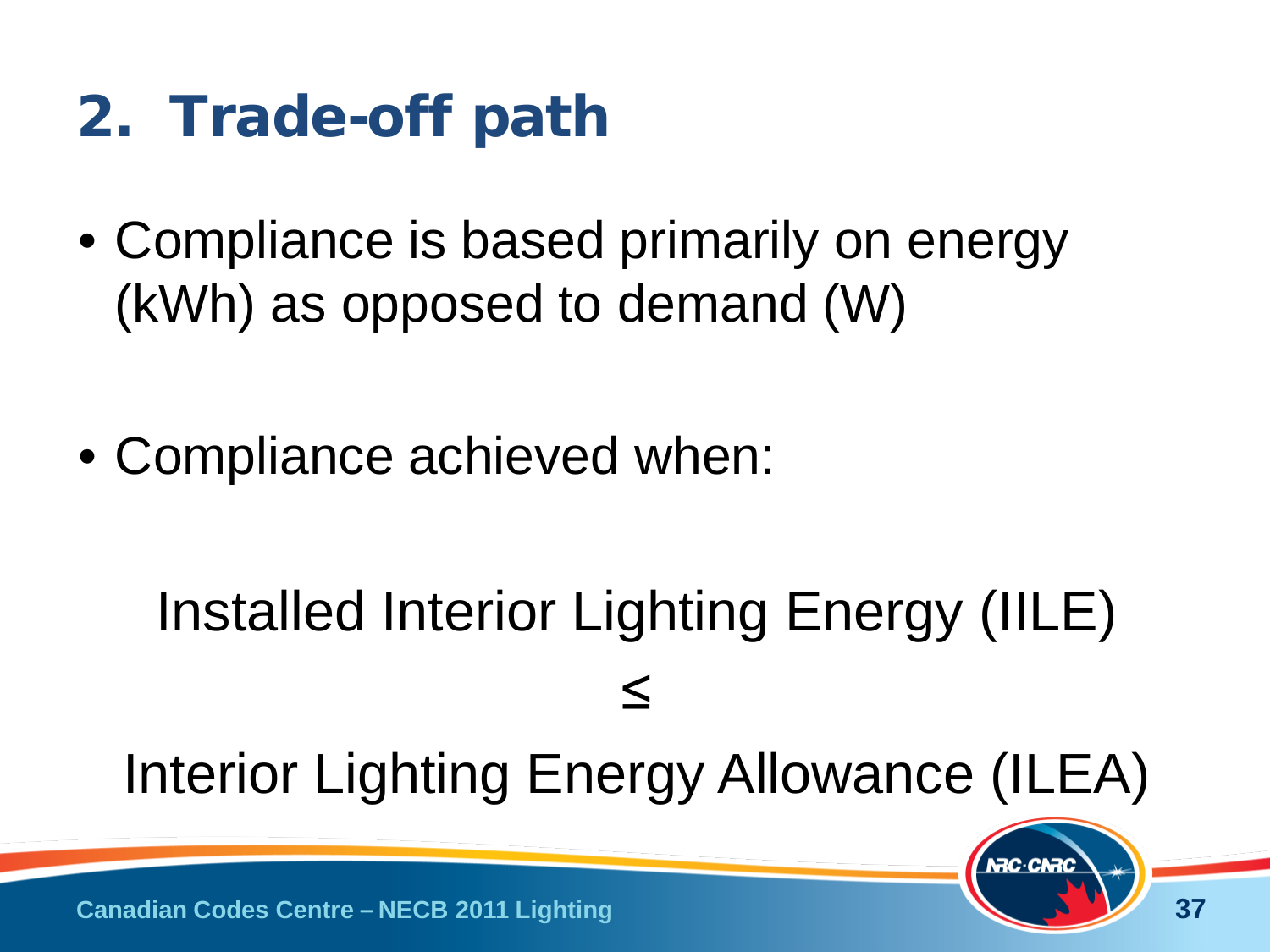Installed Interior Lighting Energy (IILE)

- Sum of the annual energy consumption of the proposed interior lighting designs
- Includes:
	- Daylighting Controls -- Personal controls
	- Time of operation The Summing
	- Occupancy Sensor
- 
- 

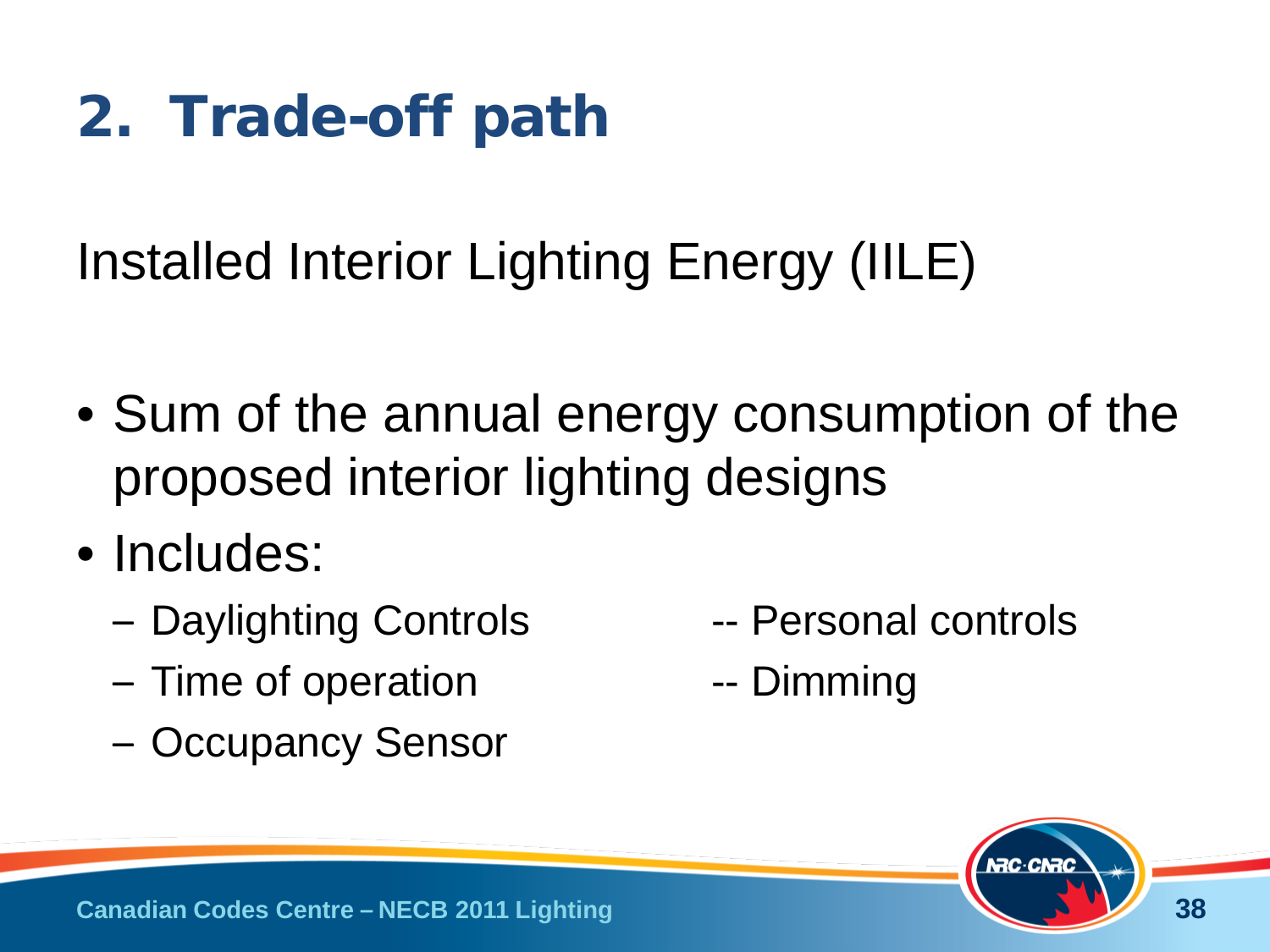Interior Lighting Energy Allowance (ILEA)

• Sum of the annual energy consumption allowances for interior lighting in the spaces under consideration using the space by space prescriptive path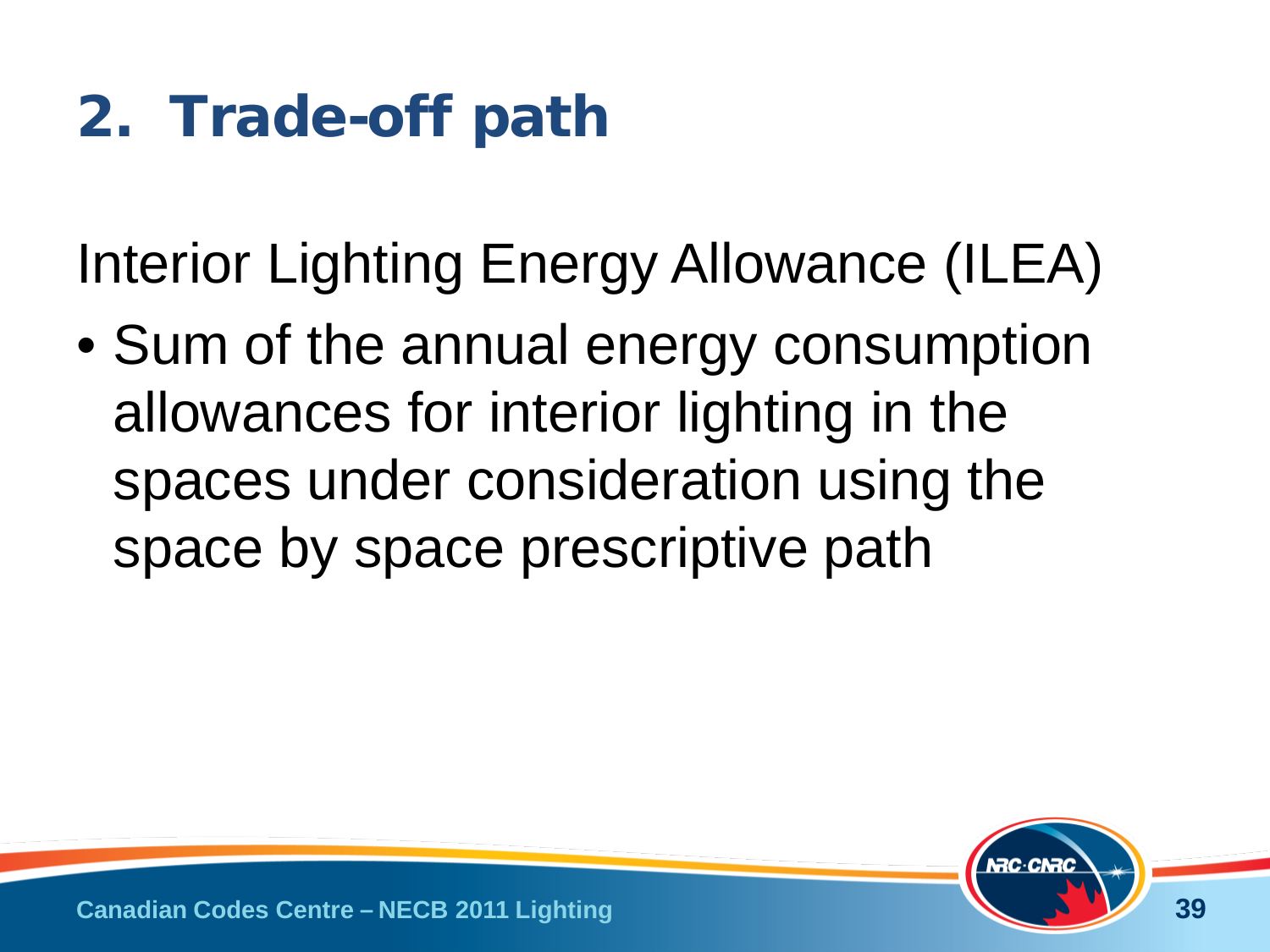- 2. Trade-off path
- Compliance:

# Installed Interior Lighting Energy (IILE) **≤** Interior Lighting Energy Allowance (ILEA)

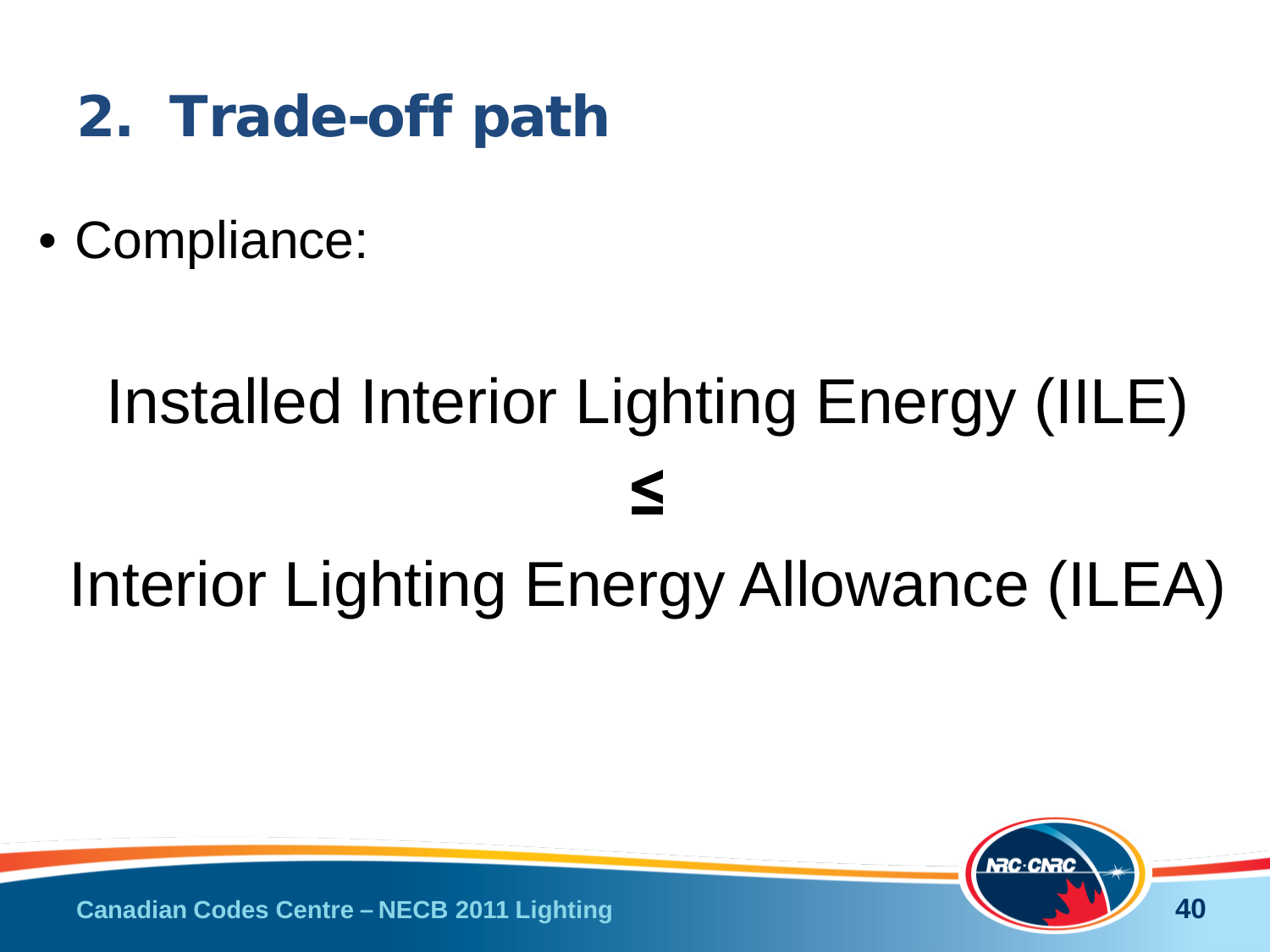### **Outline**

- Scope of Part 4 Lighting
- Methods of compliance
- Exterior lighting prescriptive path
- Interior lighting prescriptive path
- Interior lighting trade-off path
- **Performance compliance path**
- Traditional vs New Technology: A Brief Case Study Brandon

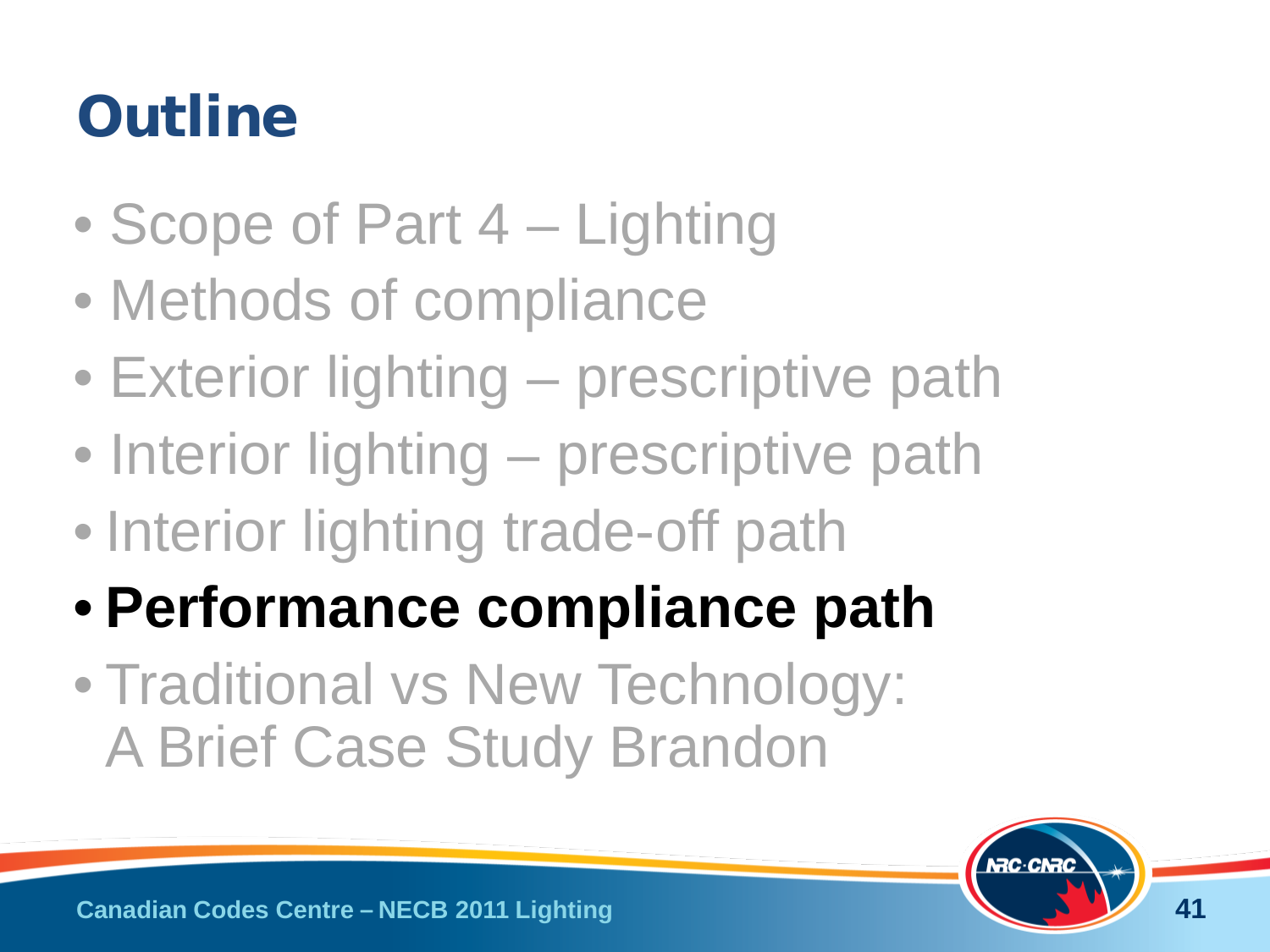#### 3. Performance compliance path

- Whole building energy modeling
- NECB Part 4 Lighting  $\rightarrow$  no limitations
- Criteria found in Part 8 "Building Energy Performance Compliance Path"
- Somewhat complicated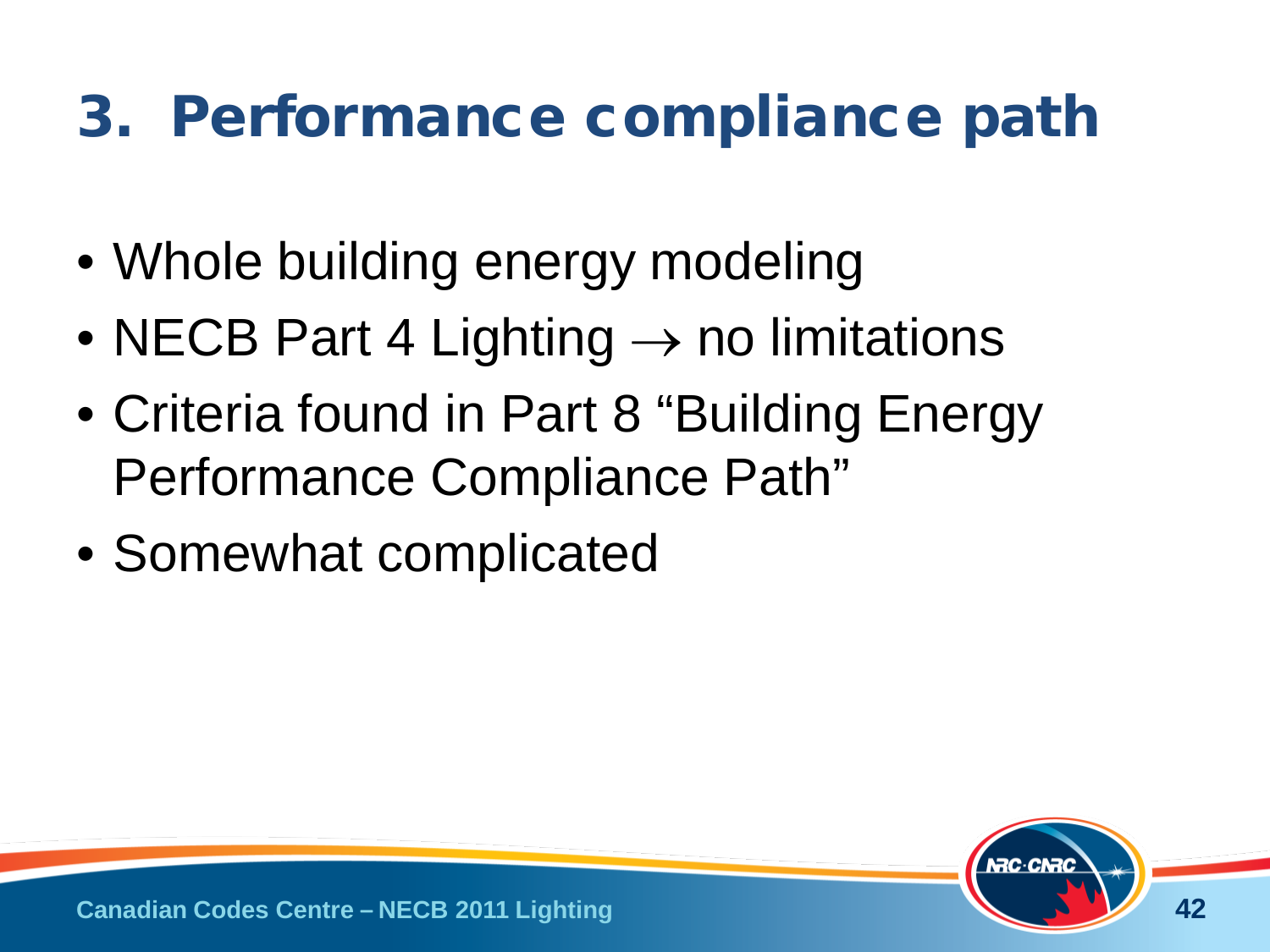## **Outline**

- Scope of Part 4 Lighting
- Methods of compliance
- Exterior lighting prescriptive path
- Interior lighting prescriptive path
- Interior lighting trade-off path
- Performance compliance path
- **Traditional vs New Technology: A Brief Case Study Brandon**

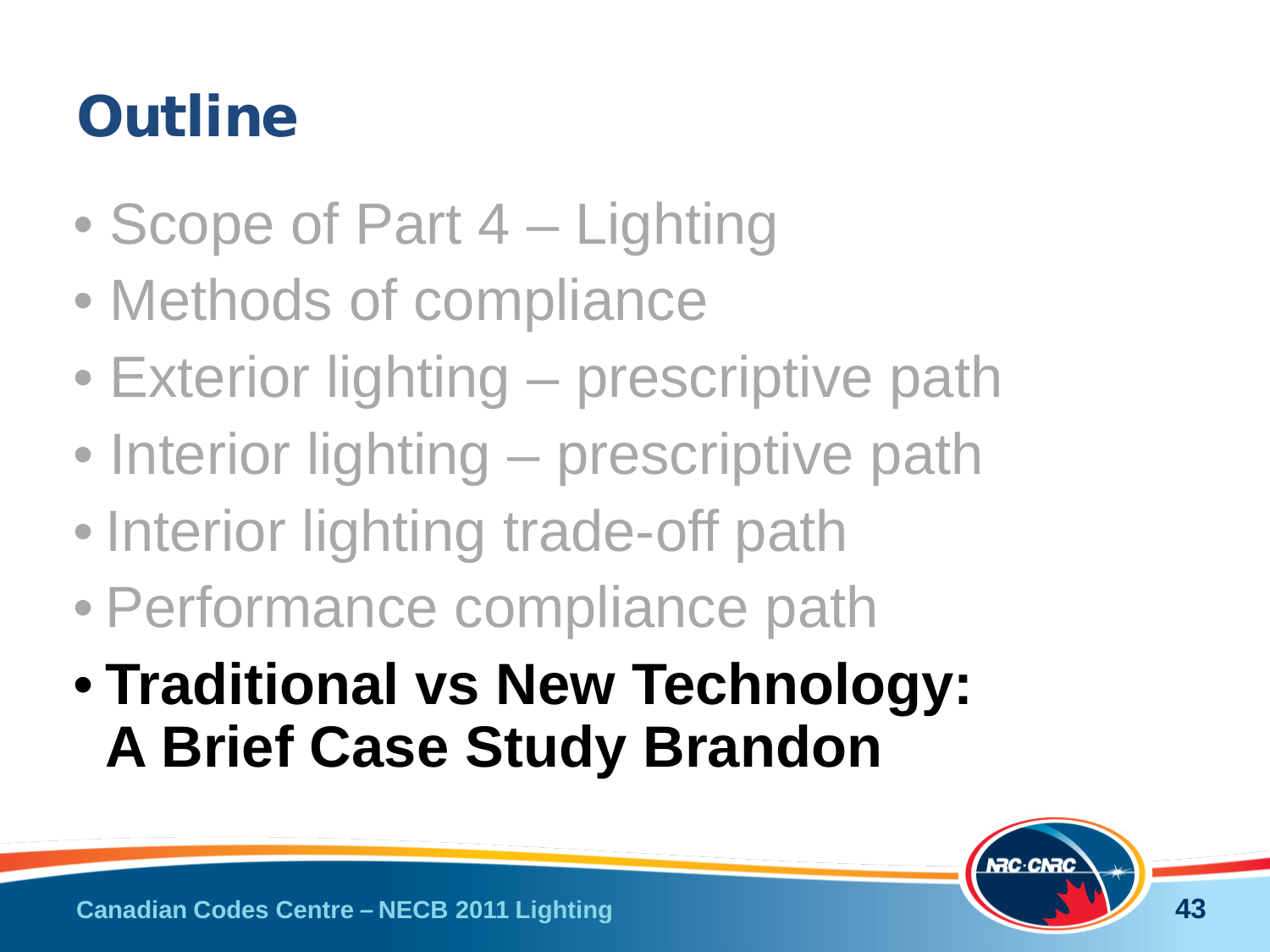# Traditional vs New Technology: A Brief Case Study Brandon

# **HPS shoebox LED**

- Motivation
	- Energy savings
	- Maintenance savings
	- Improve light 'quality'
- IES RP-20 for parking facilities
	- (They make an RP for nearly everything…)

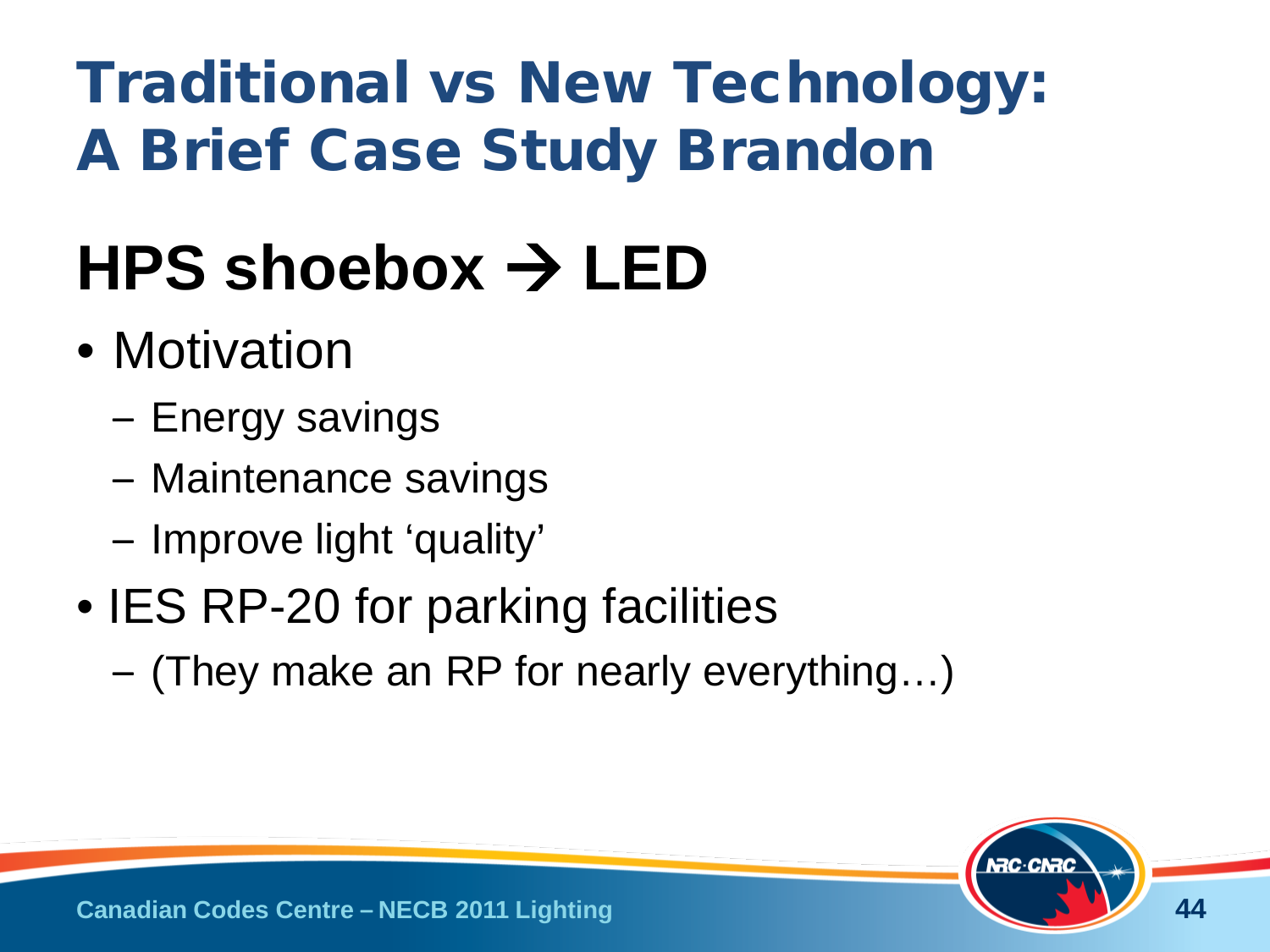## Traditional vs New Technology: A Brief Case Study Brandon

# **HPS Design (circa 1971)**

- HPS overall fixture efficiency approx 70%
- Amber light
- Prone to hot spots directly under lamps
- 2x 290W per point, roughly 600W

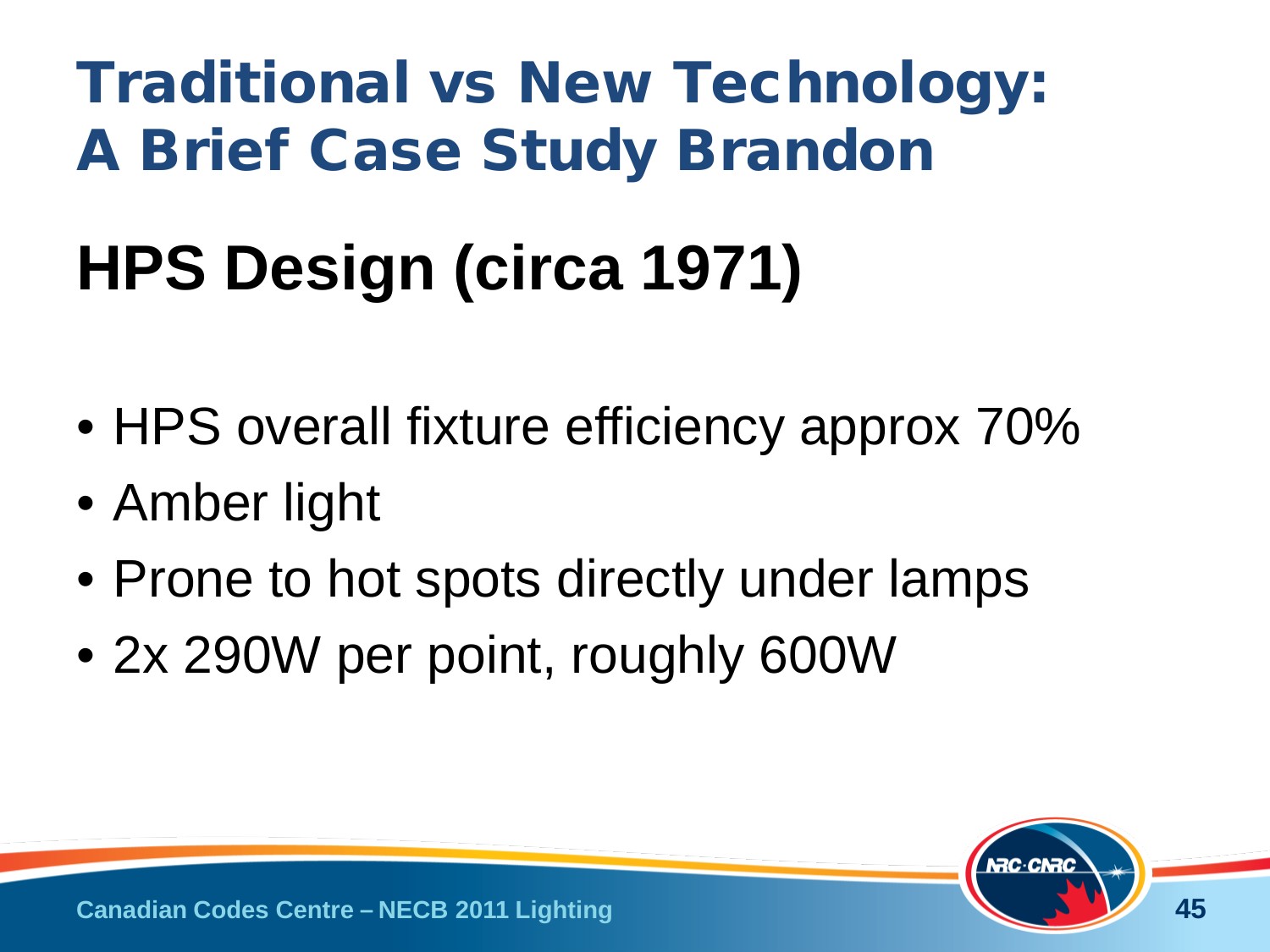# Traditional vs New Technology: A Brief Case Study Brandon

# **LED Proposed Design**

- High fixtures efficiency, "delivered lumens"
- White light high CRI
- Extremely uniform, less than 2:1 contrast ratio
- Approximately 130W per point (one head)
- Used only 25% of the power of the original design, yet superior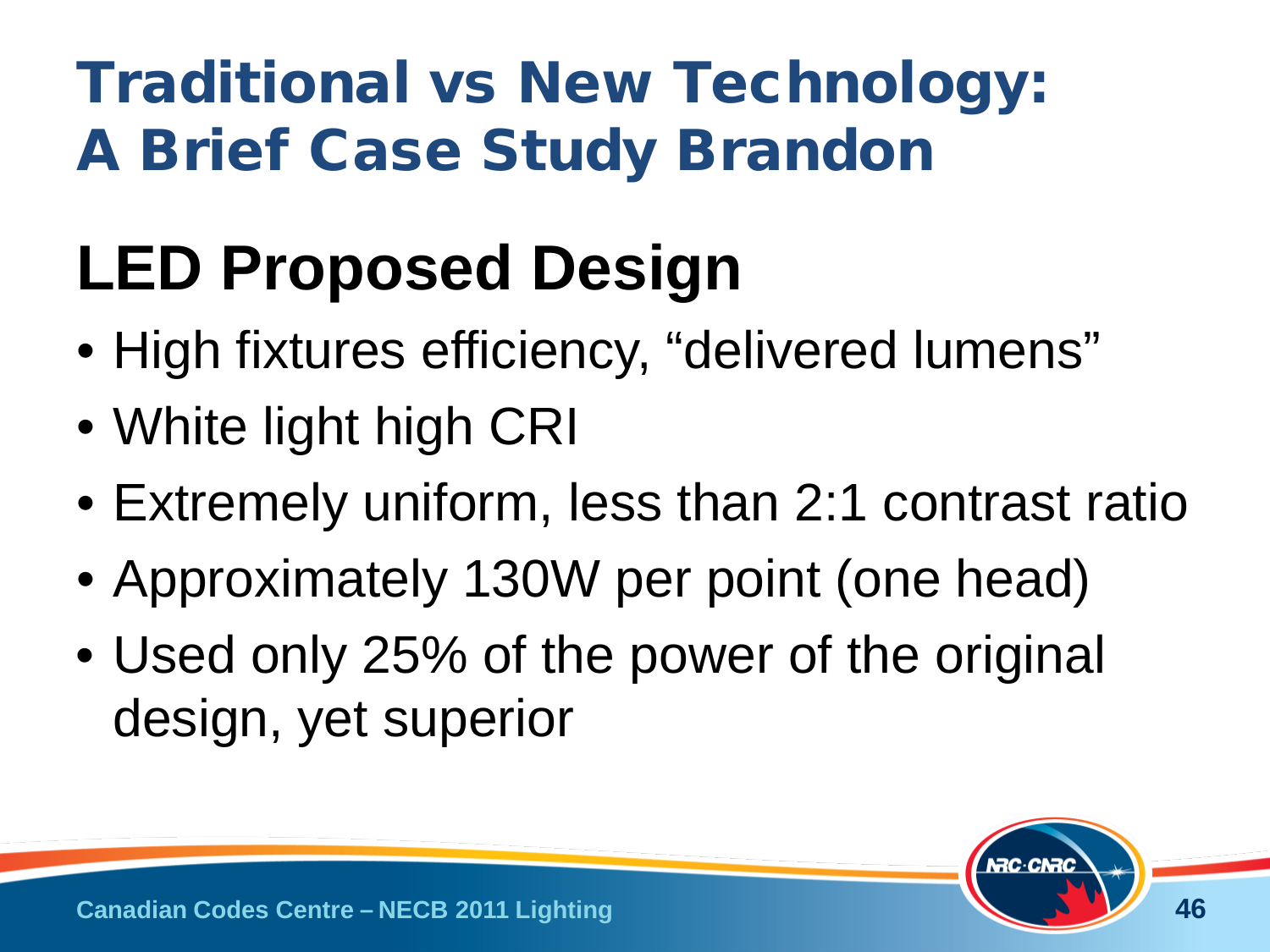

# Questions?

#### **http://www.firecomm.gov.mb.ca/codes\_energy.html**